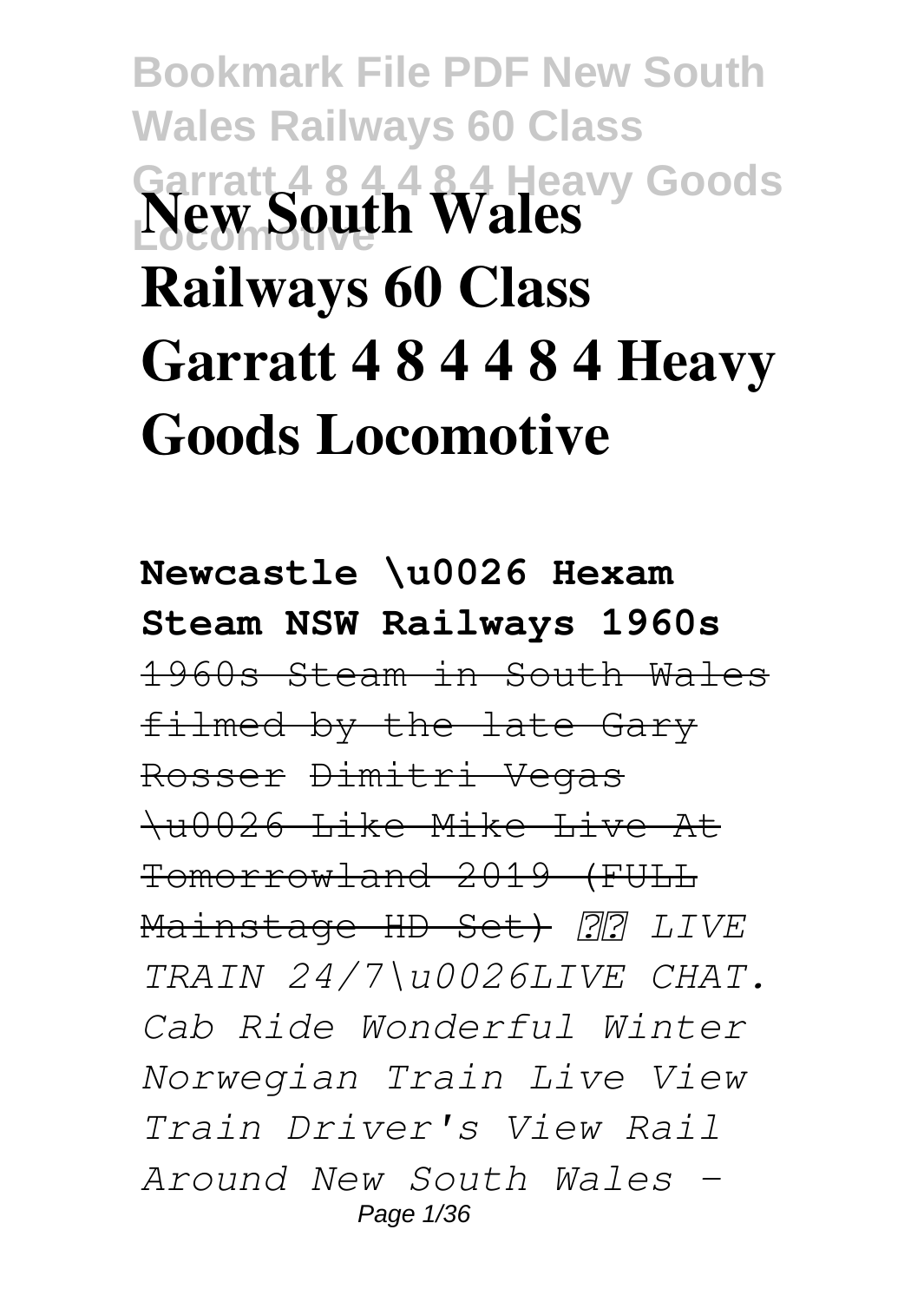**Bookmark File PDF New South Wales Railways 60 Class Garratt 4 8 4 4 8 4 Heavy Goods** *April 2020* XPT - Melbourne Locsydney by Train on 'The Daylight' (New South Wales Railways, Australia NSW Link) Relaxing Jazz Piano  $Radio - Slow Jazz Music$  $24/7$  Live Stream - Music For Work \u0026 Study New South Wales Government Railways 1977Trainspotting with Roger McKenzie: NSW trains 1960s-70s Abandoned Railway Infrastructure in Northern New South Wales Baby Boomers Part 1 Australia 1950 / 60's*Main Southern Railway - New South Wales: Australian Trains* Class 60 Cab Ride Page 2/36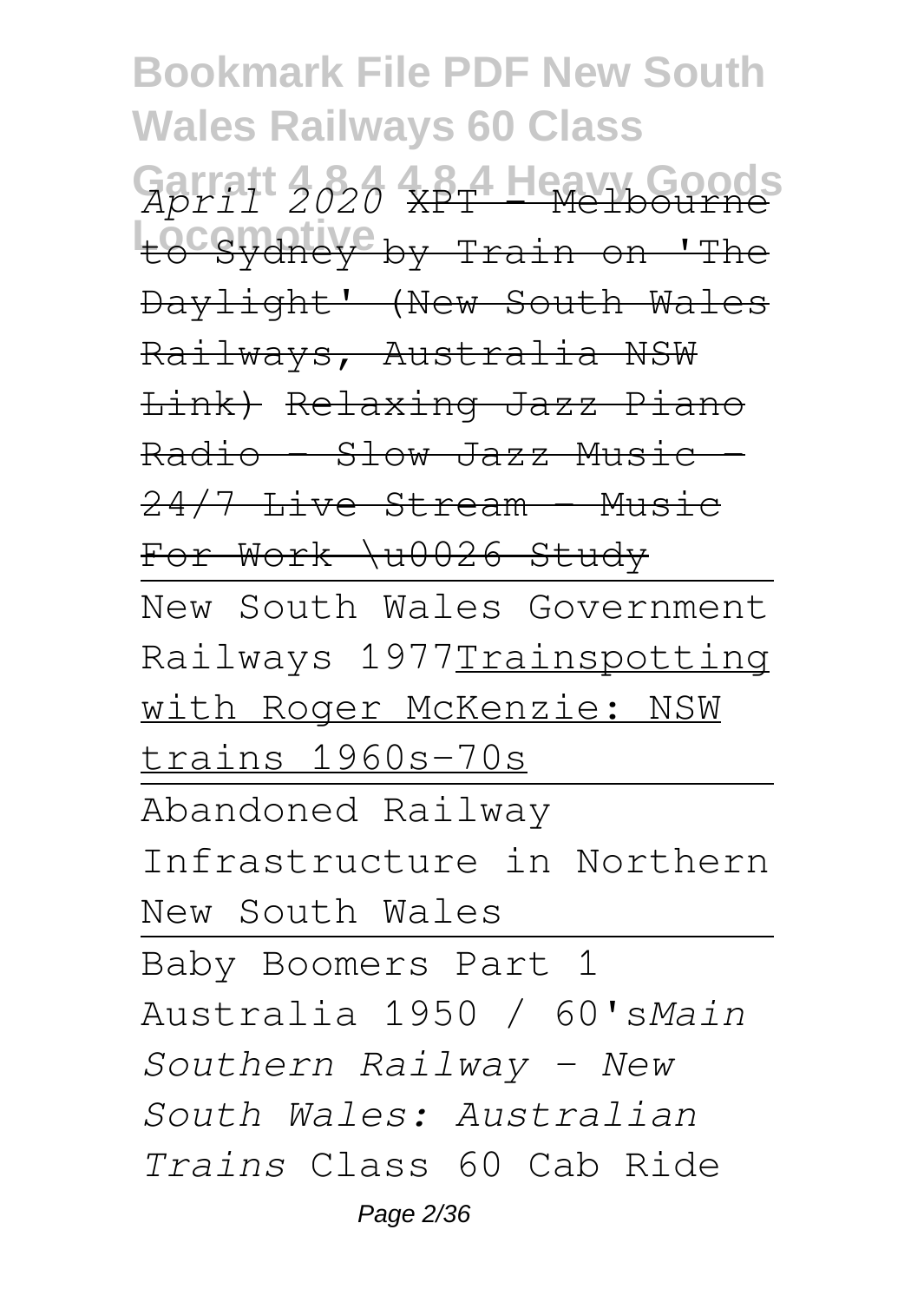**Bookmark File PDF New South Wales Railways 60 Class Garratt 4 8 4 4 8 4 Heavy Goods** Margam to Carmarthen **Trains around Southern New** South Wales : April 2016 Killing Field: Explosive new allegations of Australian special forces war crimes | Four Corners **60 Minutes... To Change Your Destiny: Part 4: BK Shivani at Melbourne Rail Around New South Wales September 2017 Trains in New South Wales - West \u0026 South 1990** *America's 60 Greatest Unsolved Mysteries \u0026 Crimes (E5, S1)* **Rail Around New South Wales June 2019 | SPECIAL EDITION - Goulburn 150th**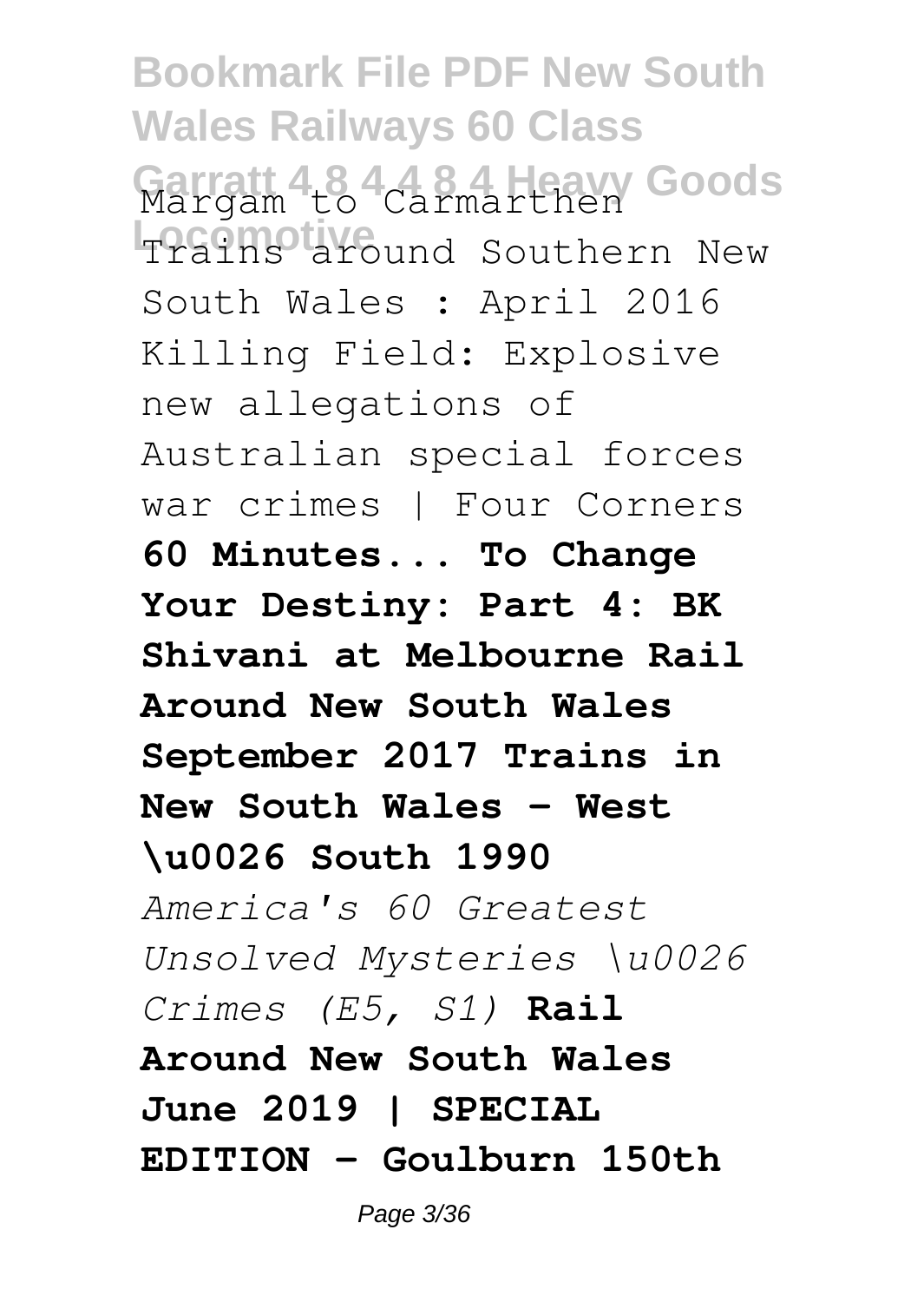**Bookmark File PDF New South Wales Railways 60 Class Garratt 4 8 4 4 8 4 Heavy Goods** New South Wales Railways L<sub>60</sub>comotive

The last withdrawn was the replacement "6042" built in 1968 which operated the final New South Wales Government Railways steam service on 22 February 1973. Just five years old, it was also the natural choice to work a ceremonial end to steam working for State Government officials on 2 March 1973.

New South Wales AD60 class locomotive - Wikipedia The AD60 class were Beyer-Garratt patent articulated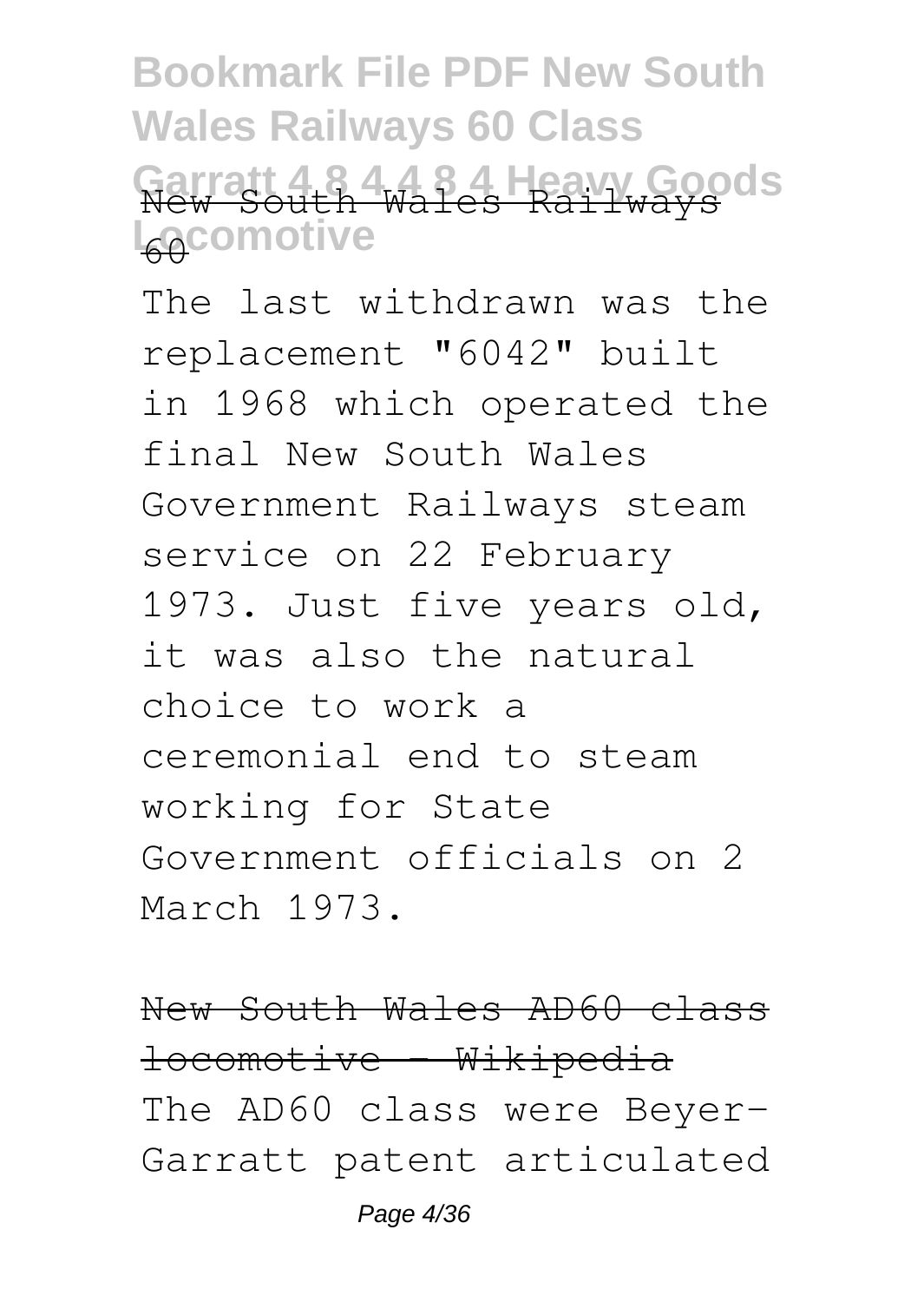**Bookmark File PDF New South Wales Railways 60 Class Garratt 4 8 4 4 8 4 Heavy Goods** four-cylinder, simple, noncondensing, coal-fired superheated, 4-8-4+4-8-4 heavy goods steam locomotives built by Beyer, Peacock and Company for the New South Wales Government Railways in Australia.

New South Wales AD60 class locomotive | Australian

...

The AD60 class were Beyer-Garratt patent articulated four-cylinder, simple, noncondensing, coal-fired superheated, 4-8-4+4-8-4 heavy goods steam locomotives built by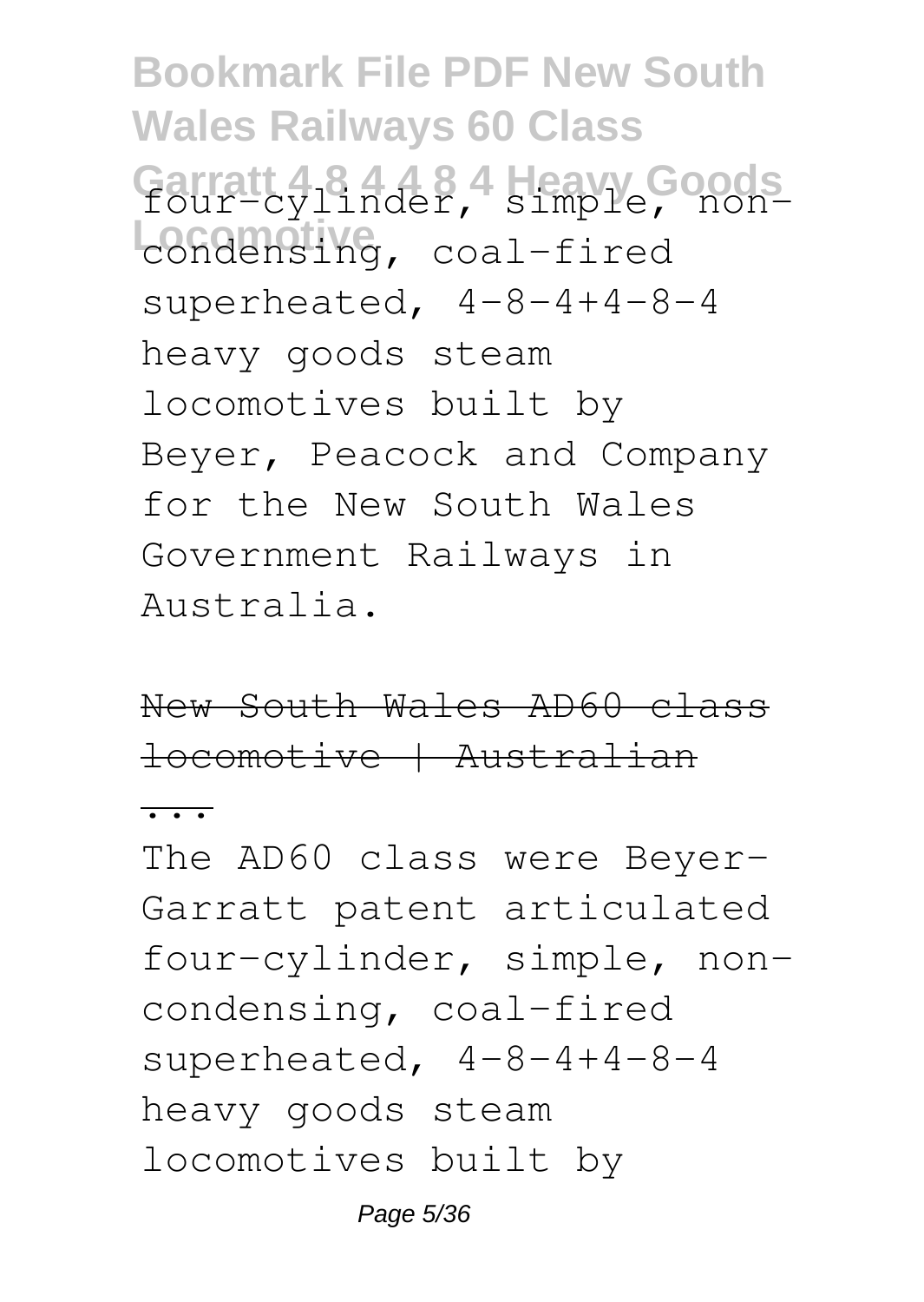**Bookmark File PDF New South Wales Railways 60 Class Garratt 4 8 4 4 8 4 Heavy Goods** Beyer, Peacock and Company **for the New South Wales** Government Railways in Australia. (en) rdfs:label: NSWGR-Klasse AD60 (de) New South Wales AD60 class locomotive (en) owl:sameAs

About: New South Wales AD60 class locomotive Apr 10, 2016 - New South Wales Government Railways ; the 'AD 60' class 4-8-4+ 4-8-4 Beyer-Garratt Locomotive.JPG (1600×1071) More information Find this Pin and more on Beyer Garratts by Geoff Abrahams

.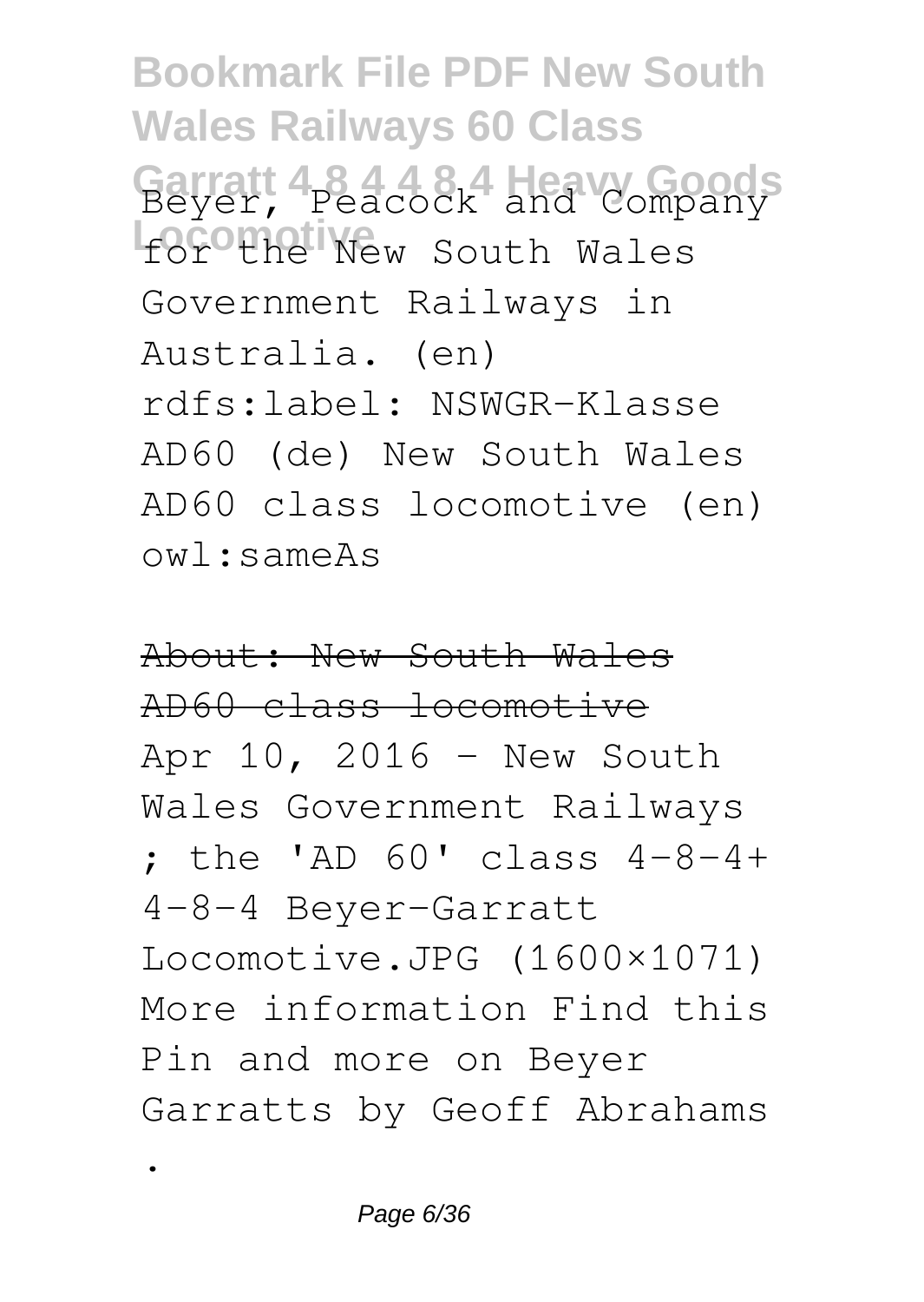**Bookmark File PDF New South Wales Railways 60 Class Garratt 4 8 4 4 8 4 Heavy Goods Locomotive** Wales Government Railways ; the 'AD 60'  $\text{class } 4 \text{ ...}$ 

new south wales railways 60 class garratt 4 8 4 4 8 4 heavy goods locomotive, many people plus will infatuation to buy the scrap book sooner. But, sometimes it is appropriately far and wide showing off to get the book, even in new country or city. So, to ease you in finding the books that will keep you, we put up to you by providing the lists.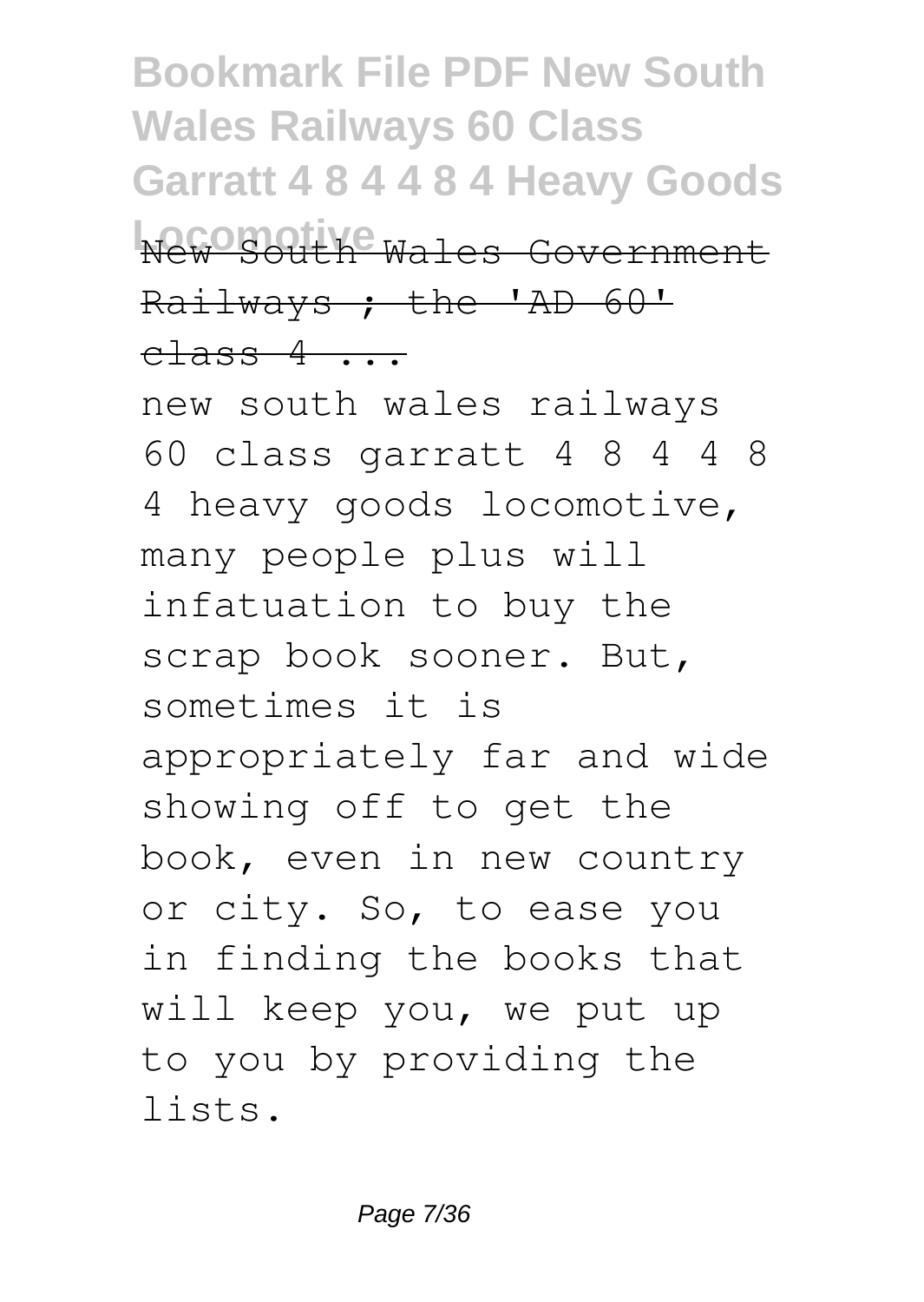**Bookmark File PDF New South Wales Railways 60 Class 4 Heavy Goods Locomotive** 60 Class Garratt 4 8 4 4 8 New South Wales Railways  $4$ 

New South Wales Railways 60 class Locomotive Profile covers the workings of this steam icon. Reviews. Add to Cart. Customers who bought this product also purchased. New South Wales Railways "50" Class. Victorian Railways "Y" Class Clyde-E.M.D. New South Wales Railways "42" Class.

New South Wales Railways "60" Class | Train Hobby Online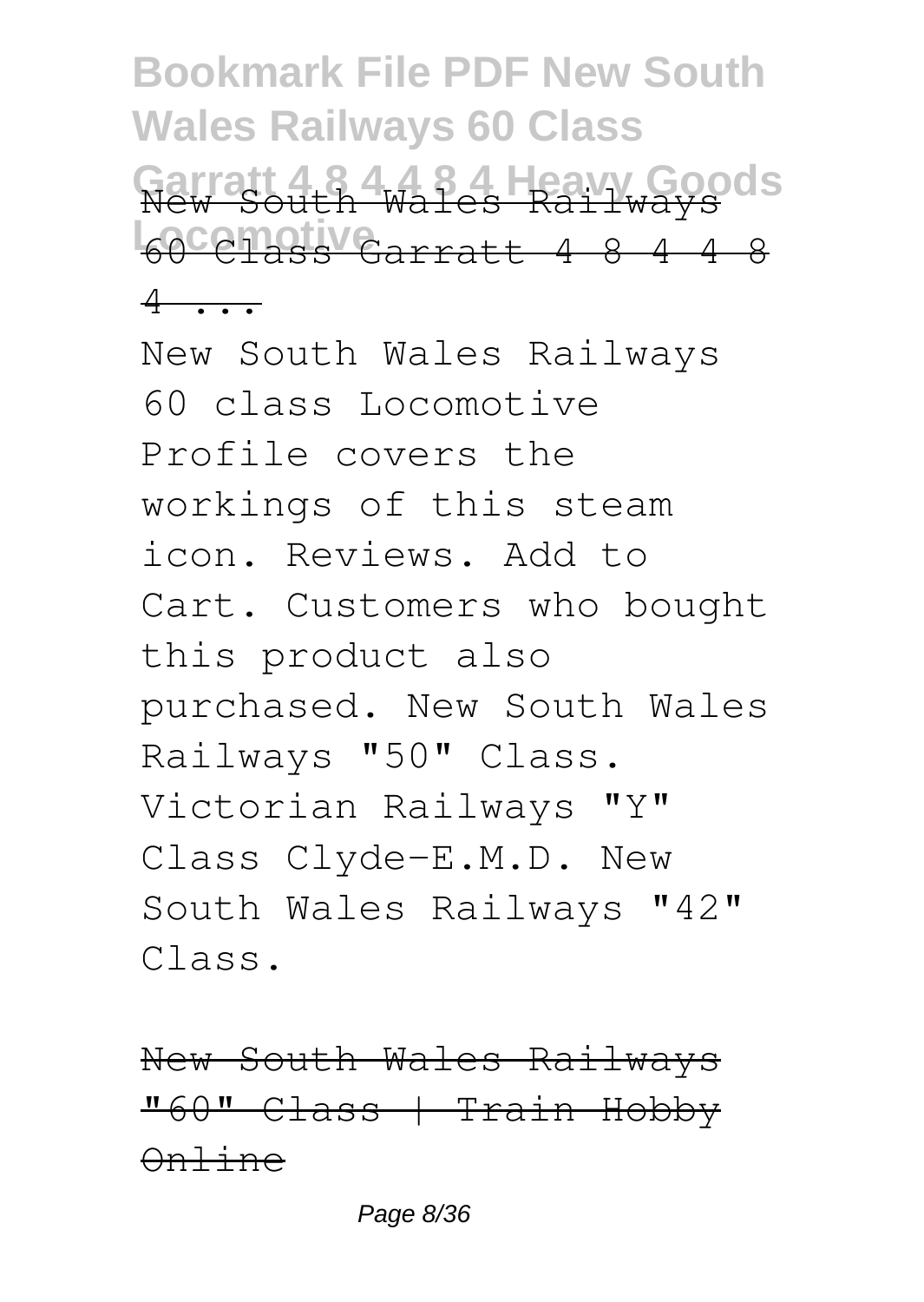**Bookmark File PDF New South Wales Railways 60 Class Garratt 4 8 4 4 8 4 Heavy Goods** Description: This map shows cities, towns and railways in New South Wales (NSW).

New South Wales railway map - ontheworldmap Organisation Edit. During the 20th century the railways have always been owned, controlled and maintained by a stateowned entity, which has undergone a number of different minor name changes, including the Department of Railways, New South Wales Railways, New South Wales Government Railways.The name was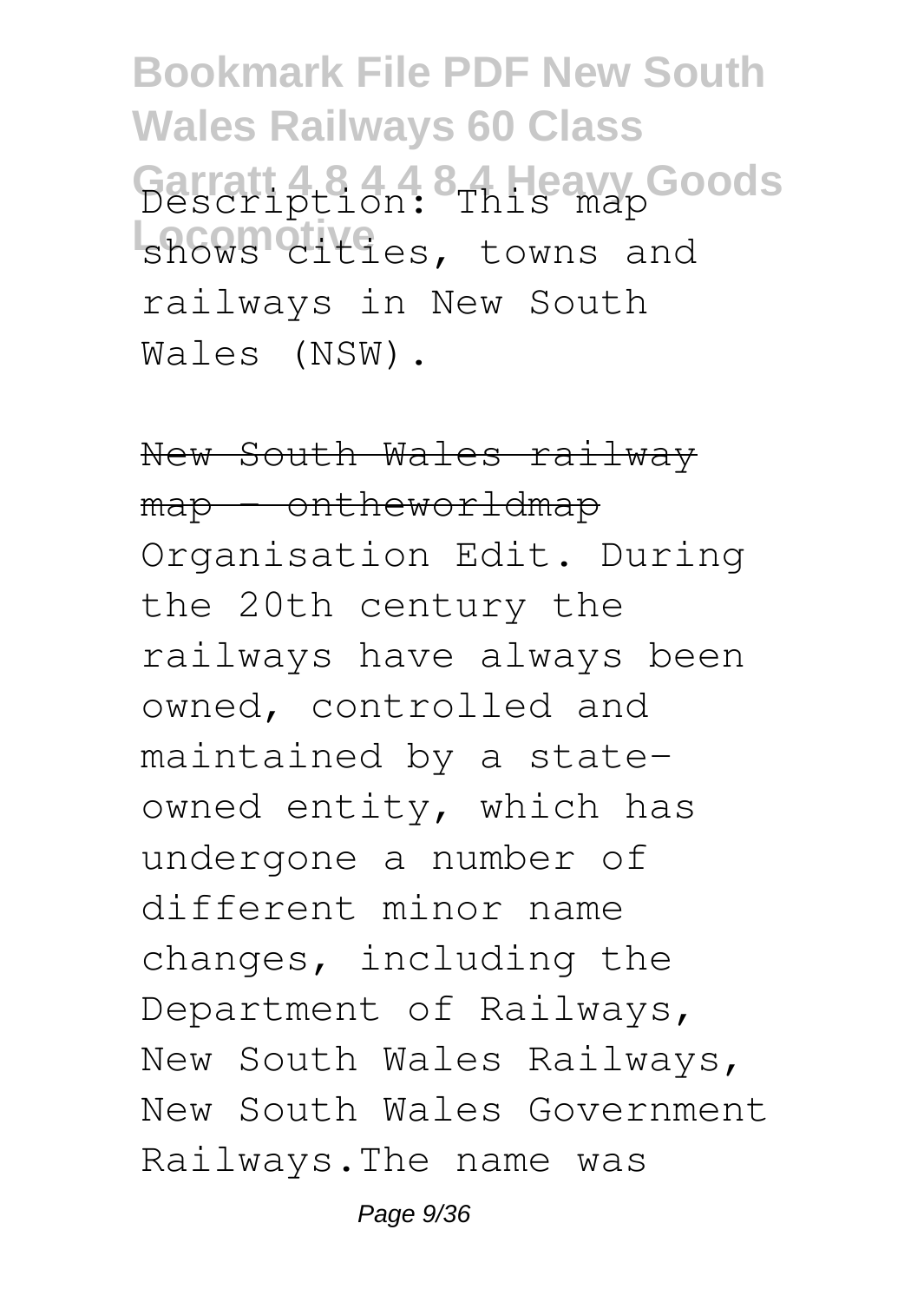**Bookmark File PDF New South Wales Railways 60 Class Garratt 4 8 4 4 8 4 Heavy Goods** finally changed to Rail **Locomotive** Corporation New South Wales (also known as RailCorp).

Rail transport in New South Wales | NSW Trains  $W<sub>i</sub>K<sub>i</sub> + F$ andom The New South Wales Government Railways (NSWGR) was the agency of the Government of New South Wales that administered rail transport in New South Wales, Australia, between 1855 and 1932. Management. The agency was managed by a range of different commission structures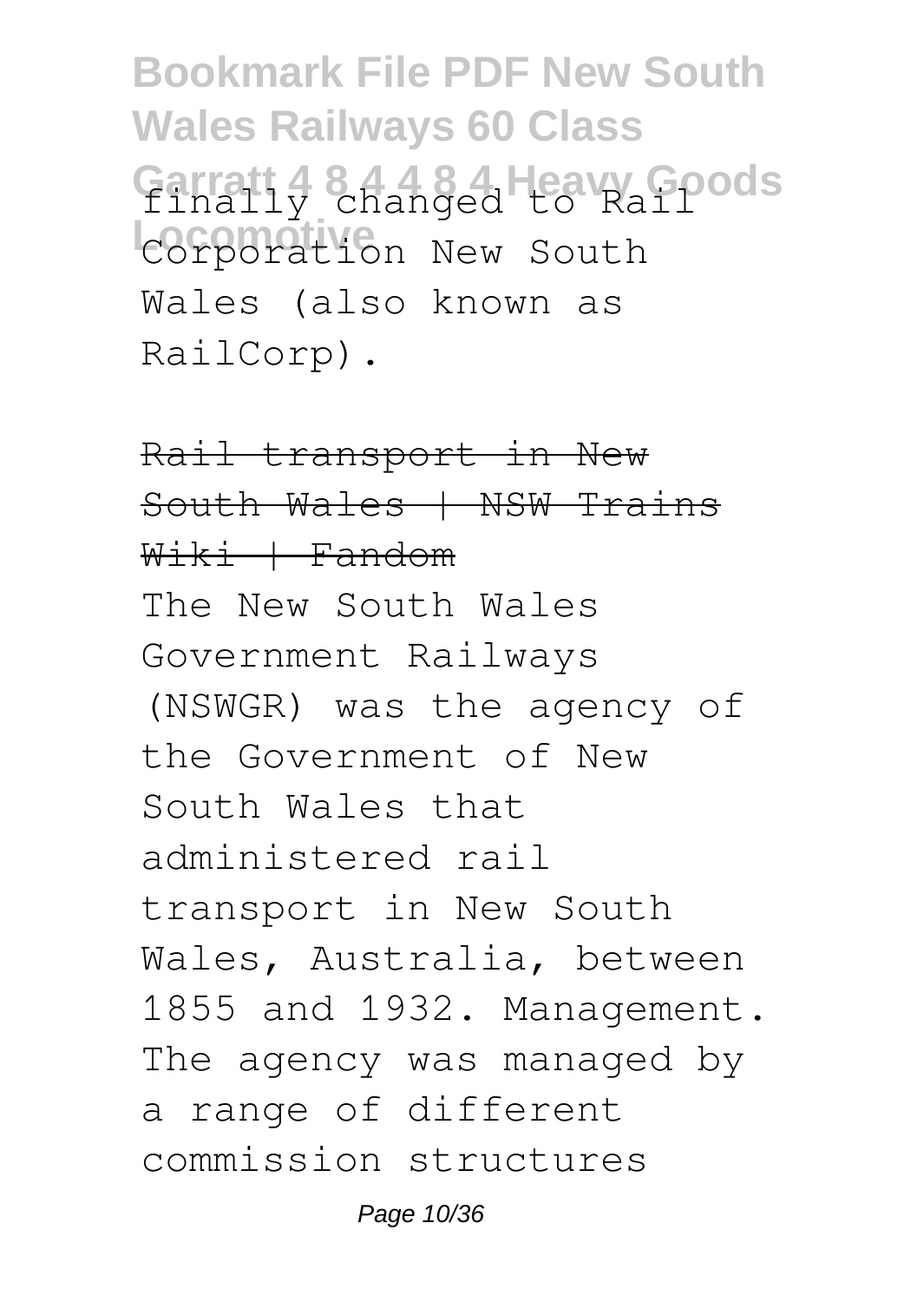**Bookmark File PDF New South Wales Railways 60 Class Garratt 4 8 57 8 and 1932, Goods** which reported to ...

New South Wales Government Railways - Wikipedia We would like to show you a description here but the site won't allow us.

#### NSW TrainLink

The Victorian based Association of Railway Enthusiasts, ran a multi day tour to the Central West region of New South Wales. Garratt number 6011 was utilised between Dubbo and Orange via Euchareena and is here seen while pausing at Wellington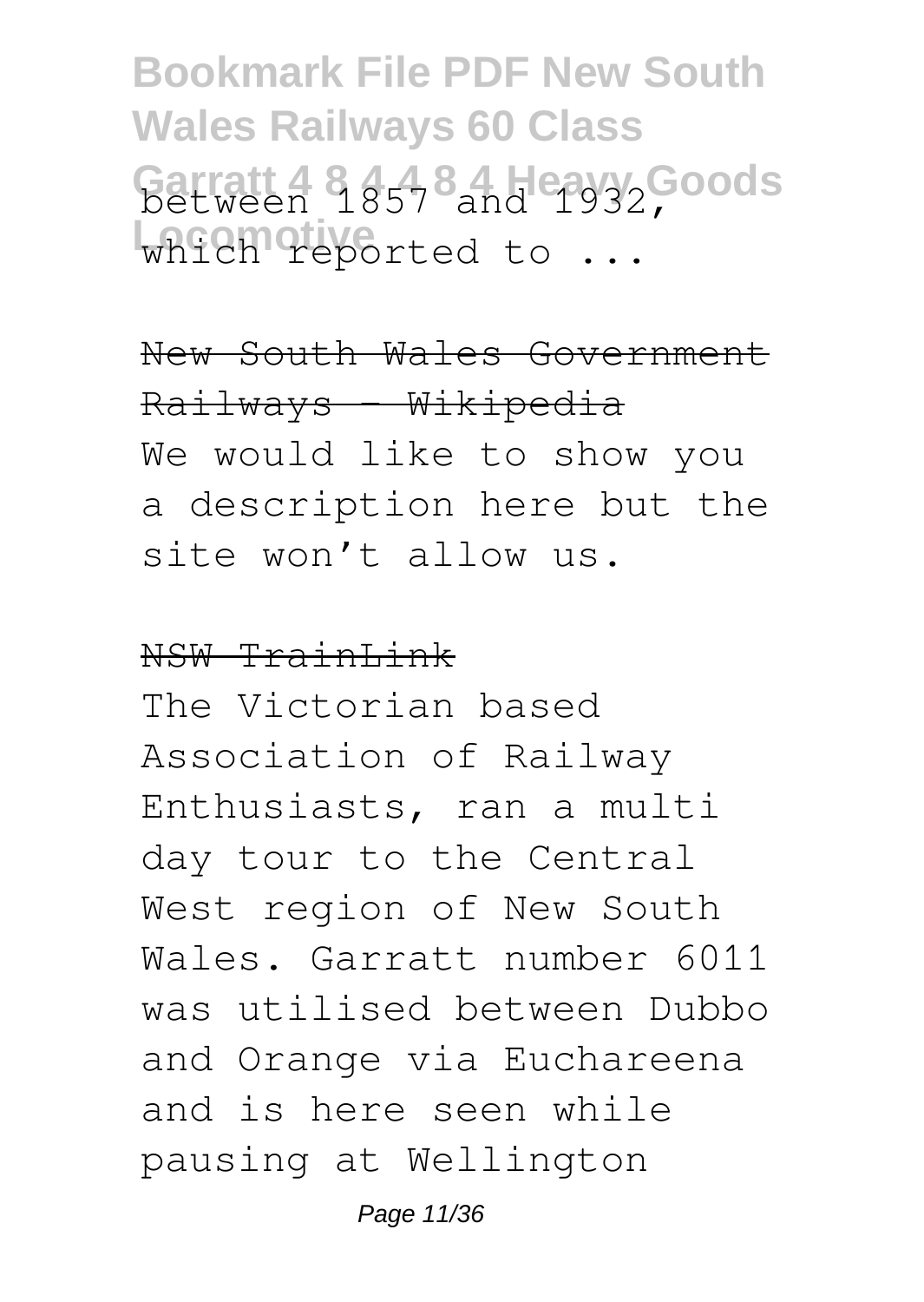**Bookmark File PDF New South Wales Railways 60 Class** Garratt the 4,484 *Wideo*Goods **be18w)**otive

Steam Locomotives New South Wales Railways the 1960s

New South Wales Railway Fee Stamps. ISSN 1836-0084. This is a 'work in progress' from a series of on line catalogues to help the collector and dealer alike. This FREE online catalogue is courtesy of Dave Elsmore . This is a Catalogue only. Nothing is for sale from these pages. It is purely to help guide you to better collecting.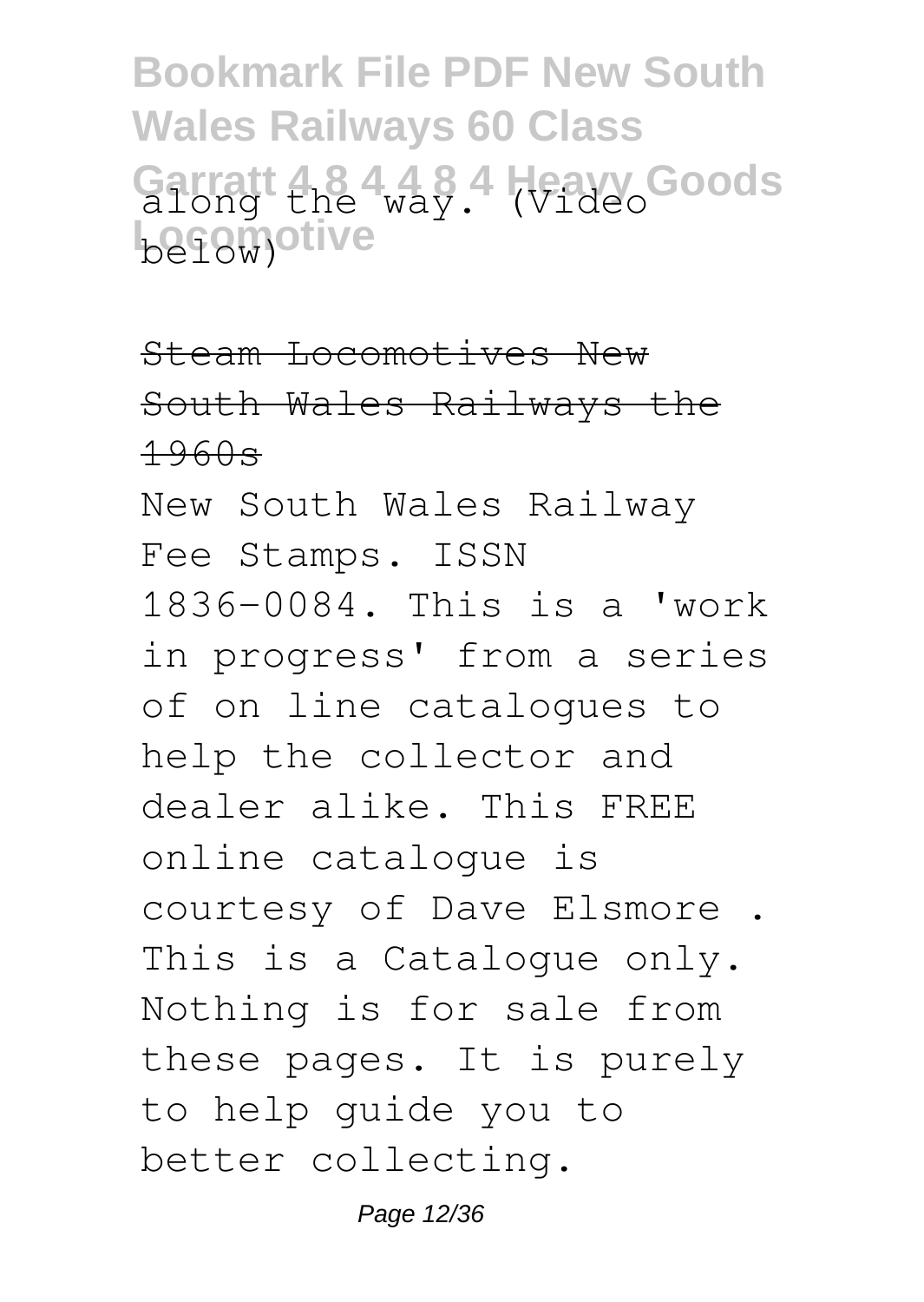**Bookmark File PDF New South Wales Railways 60 Class Garratt 4 8 4 4 8 4 Heavy Goods WAGORATIYE Wales Railway** Parcel Stamp Catalogue The D50 class was a class of 2-8-0 steam locomotives built for the New South Wales Government Railways of Australia. History. The first was delivered in May 1896 by Beyer, Peacock and Company with further orders over the next 20 years seeing the class number 280. Their second and third coupled wheel tyres were flangeless to reduce curve friction.

New South Wales D50 class locomotive - Wikipedia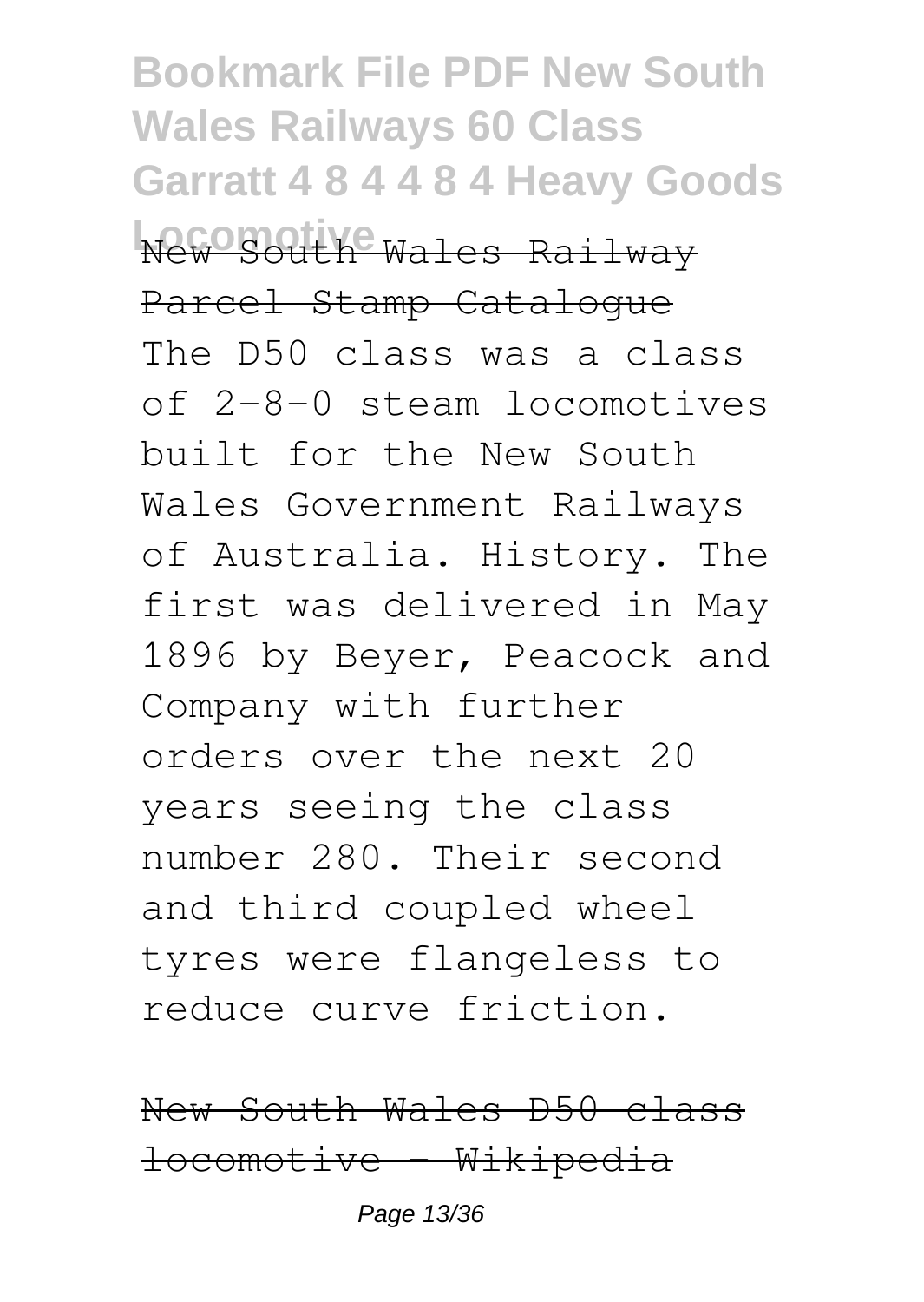**Bookmark File PDF New South Wales Railways 60 Class Garratt 4 8 4 4 8 4 Heavy Goods** New South Wales Government **Locomotive** Railway No. 1024 'Newbold' 0-4-0T : Albion Park, New South Wales: Location: Illawarra Light Railway Museum: Status: Dieselized

#### Steam Locomotive

### Information

Railways In South Wales has 3,251 members. The South Wales Division of the Western Region. Showcasing this diverse and often overlooked area. To educate , inform and showcase Railways , Locomotives and general interest subjects from 1948 to the present Martin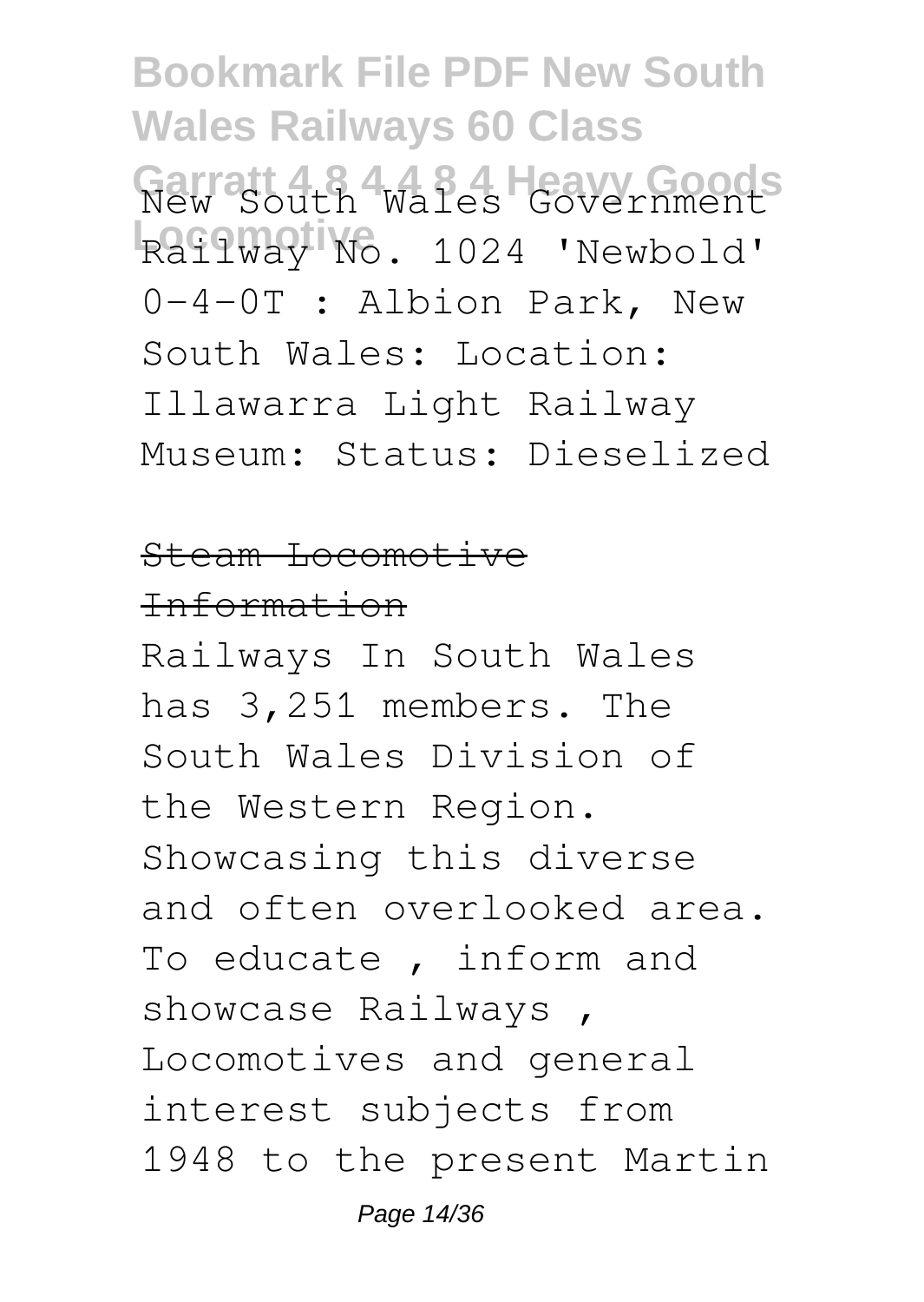**Bookmark File PDF New South Wales Railways 60 Class Garratt 4 8 4 4 8 4 Heavy Goods** Wiggins Admin ( & Founder) **Brian Rolley and Martin** Mathers Moderators

Railways In South Wales New South Wales Railway Fee Stamps. ISSN 1836-0084. This is a 'work in progress' from a series of on line catalogues to help the collector and dealer alike. This FREE online catalogue is courtesy of Dave Elsmore ... 3d-\$60.00 6d-\$60.00 1/--\$40.00--1914 Watermark Crown/A ...

New South Wales Railway Parcel Stamp Catalogue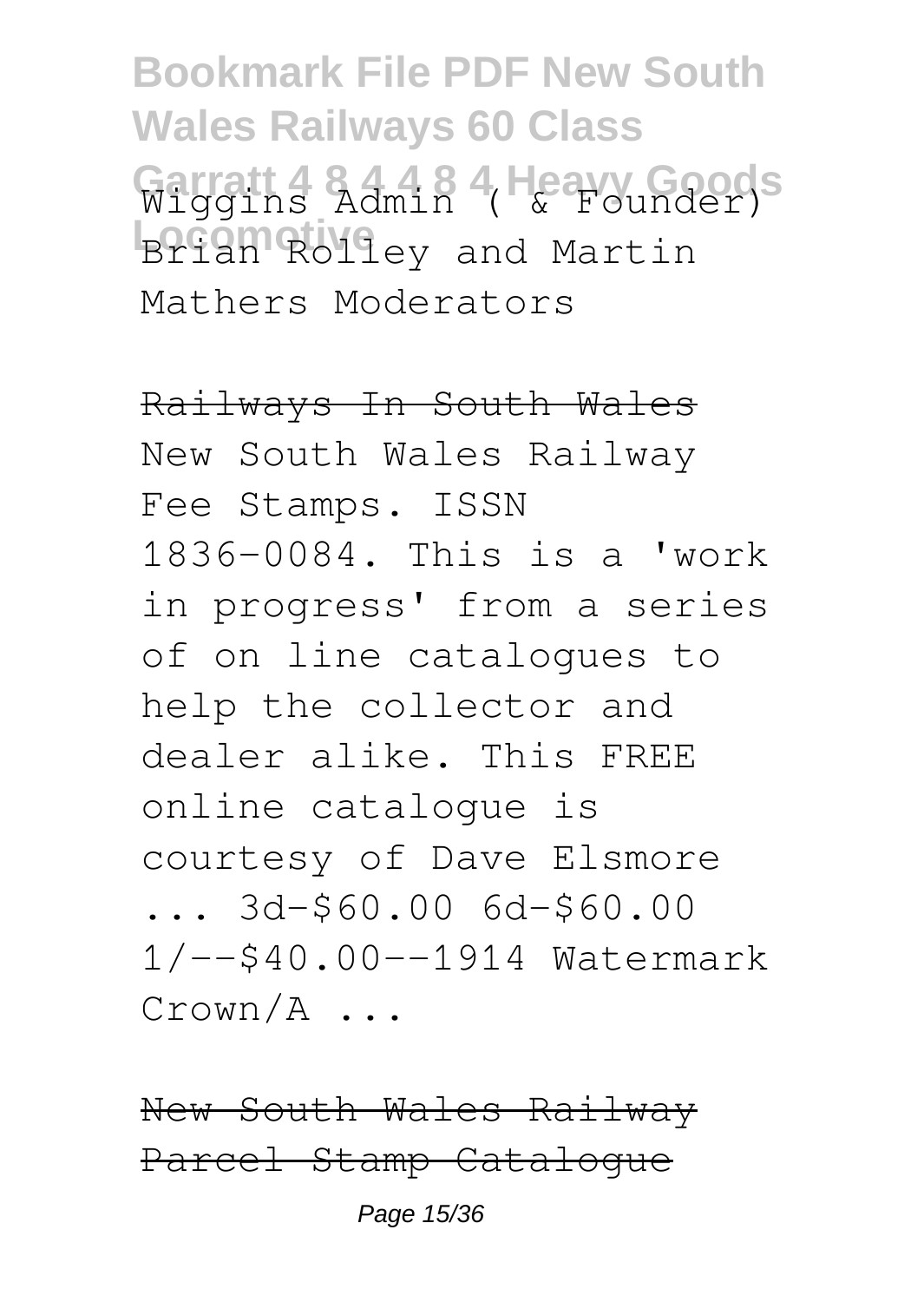**Bookmark File PDF New South Wales Railways 60 Class Garratt 4 8 4 4 8 4 Heavy Goods** Rome2rio makes travelling from New South Wales Government Railways and Tramways Roll of Honour to Taree easy. Rome2rio is a door-to-door travel information and booking engine, helping you get to and from any location in the world.

New South Wales Government Railways and Tramways Roll  $\circ$ f  $\cdots$ 

The Main Southern Railway is a major railway in New South Wales, Australia. It runs from Sydney to Albury, near the Victorian border. The line passes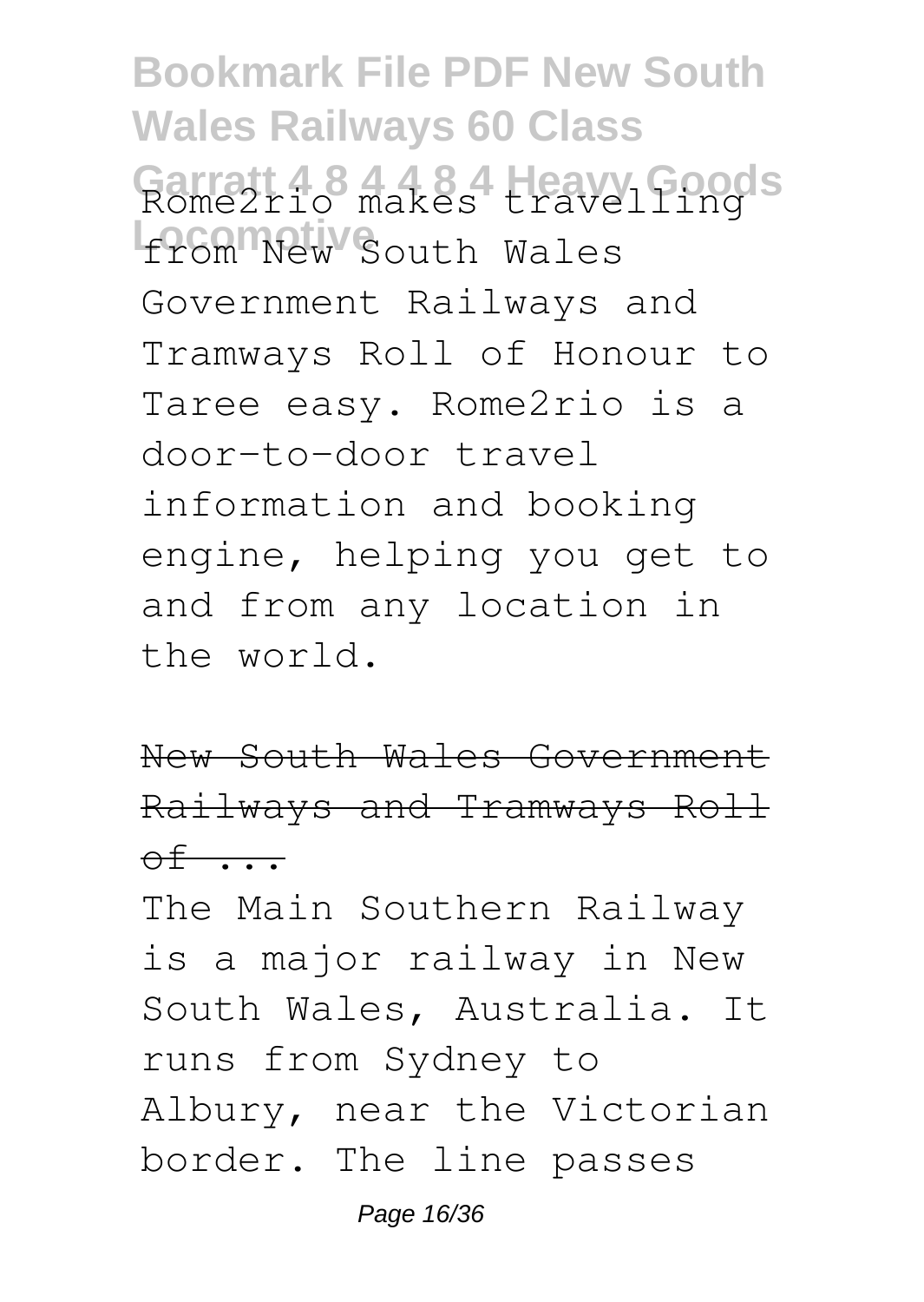**Bookmark File PDF New South Wales Railways 60 Class Garratt 4 8 4 4 8 4 Heavy Goods** through the Southern Highlands, Southern Tablelands, South West Slopes and Riverina regions.

Main Southern railway  $line,$  New South Wales + Australian ...

The company was taken over by the New South Wales government in 1854, and in 1855 the first railway in the state was opened between Sydney and the present-day Granville (see Rail transport in New South Wales). This railway was extended from Granville to the current

Page 17/36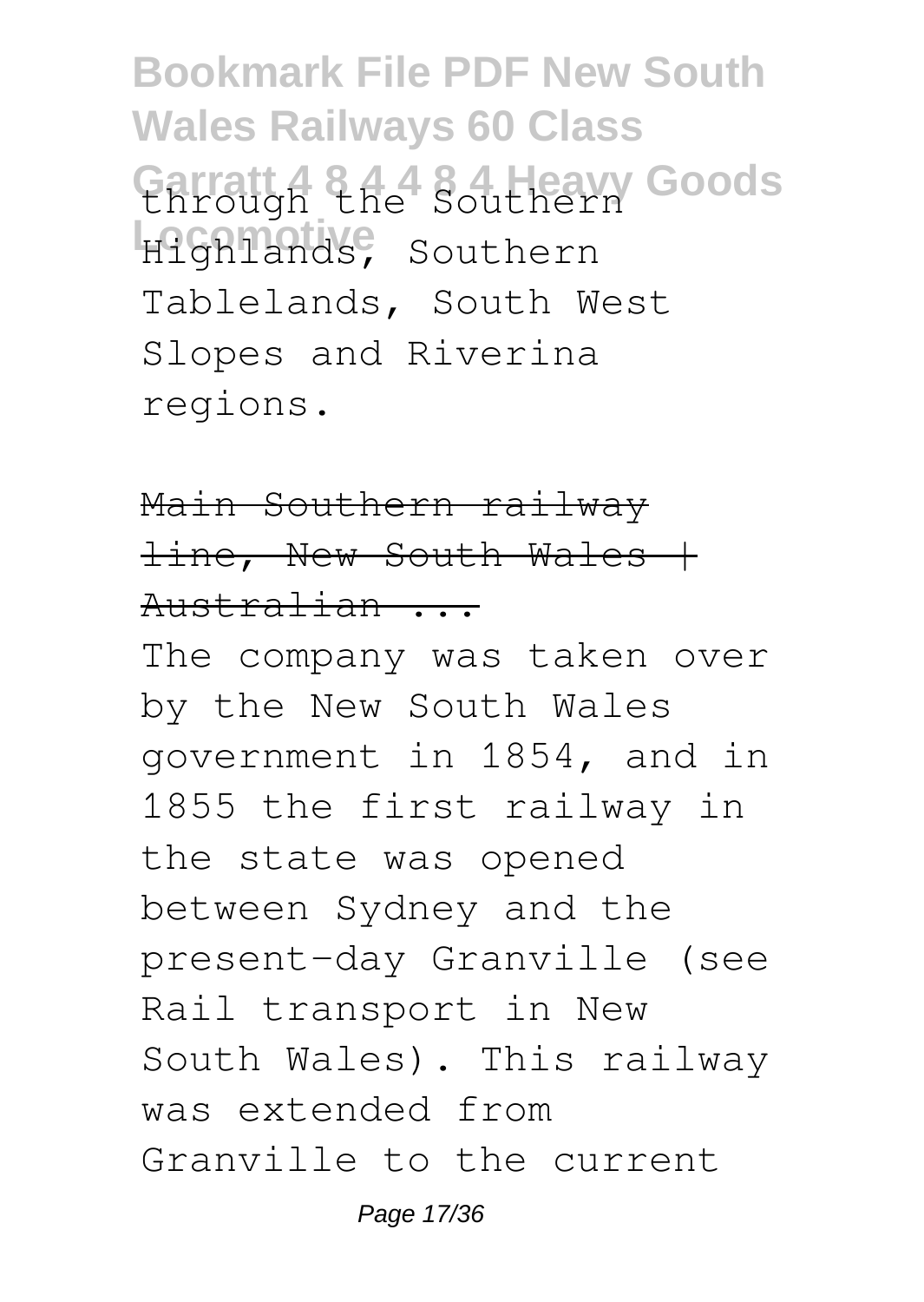**Bookmark File PDF New South Wales Railways 60 Class Garratt 4 8 4 4 8 4 Heavy Goods** Parramatta station and Blacktown<sup>e</sup> in 1860 and Penrith in 1863.

Main Western railway line | NSW Trains Wiki | Fandom Bus tickets from New South Wales Government Railways and Tramways Roll of Honour to Grafton start at \$60, and the quickest route takes just 10h 53m. Check timetables and book your tickets with Rome2rio.

## **Newcastle \u0026 Hexam Steam NSW Railways 1960s**

Page 18/36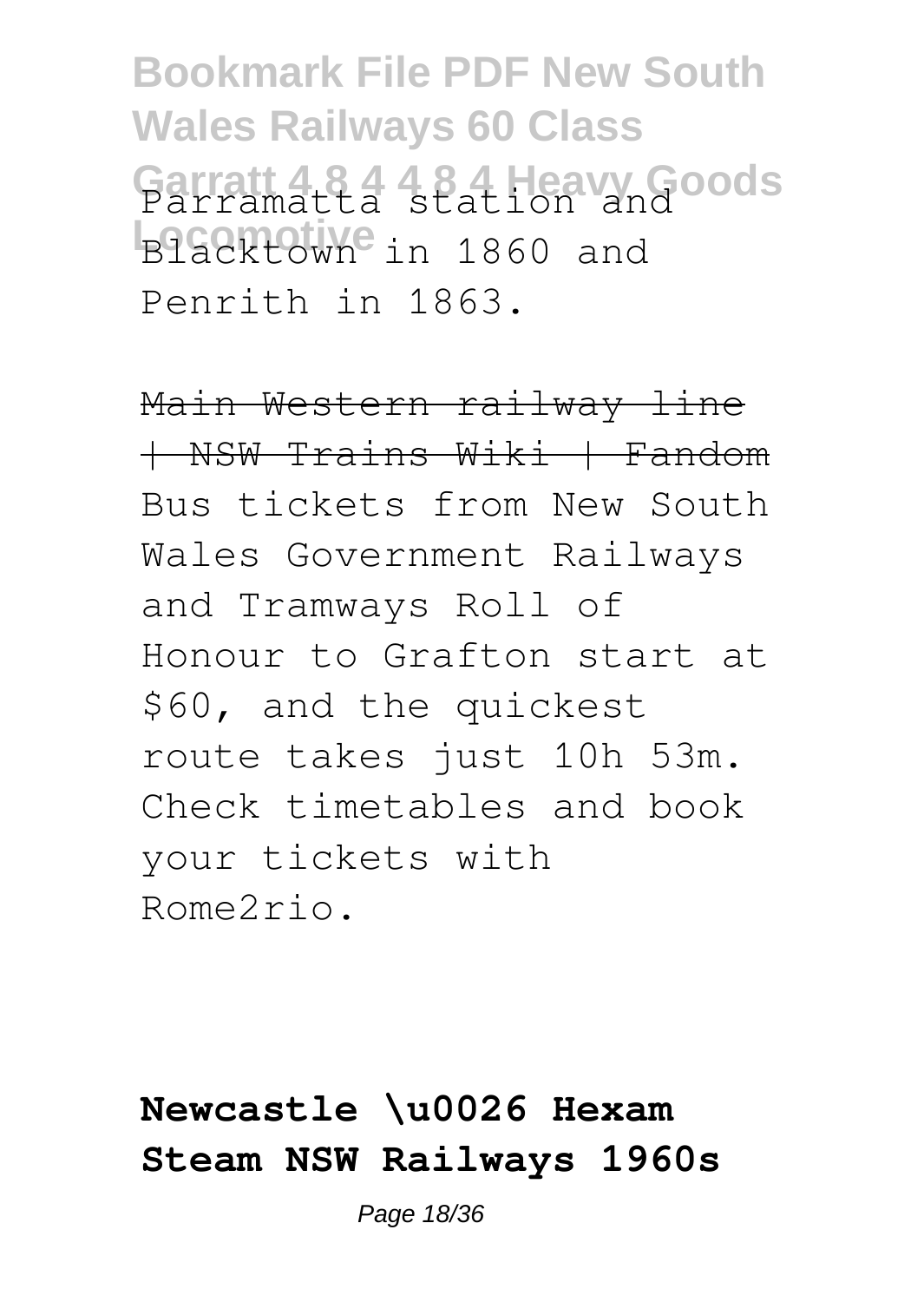**Bookmark File PDF New South Wales Railways 60 Class Garratt 4 8 4 4 8 4 Heavy Goods** 1960s Steam in South Wales filmed by the late Gary Rosser Dimitri Vegas \u0026 Like Mike Live At Tomorrowland 2019 (FULL Mainstage HD Set)  *LIVE TRAIN 24/7\u0026LIVE CHAT. Cab Ride Wonderful Winter Norwegian Train Live View Train Driver's View Rail Around New South Wales - April 2020* XPT - Melbourne to Sydney by Train on 'The Daylight' (New South Wales Railways, Australia NSW Link) Relaxing Jazz Piano  $Radio - Slow-Jazz-Music$ 24/7 Live Stream - Music For Work \u0026 Study New South Wales Government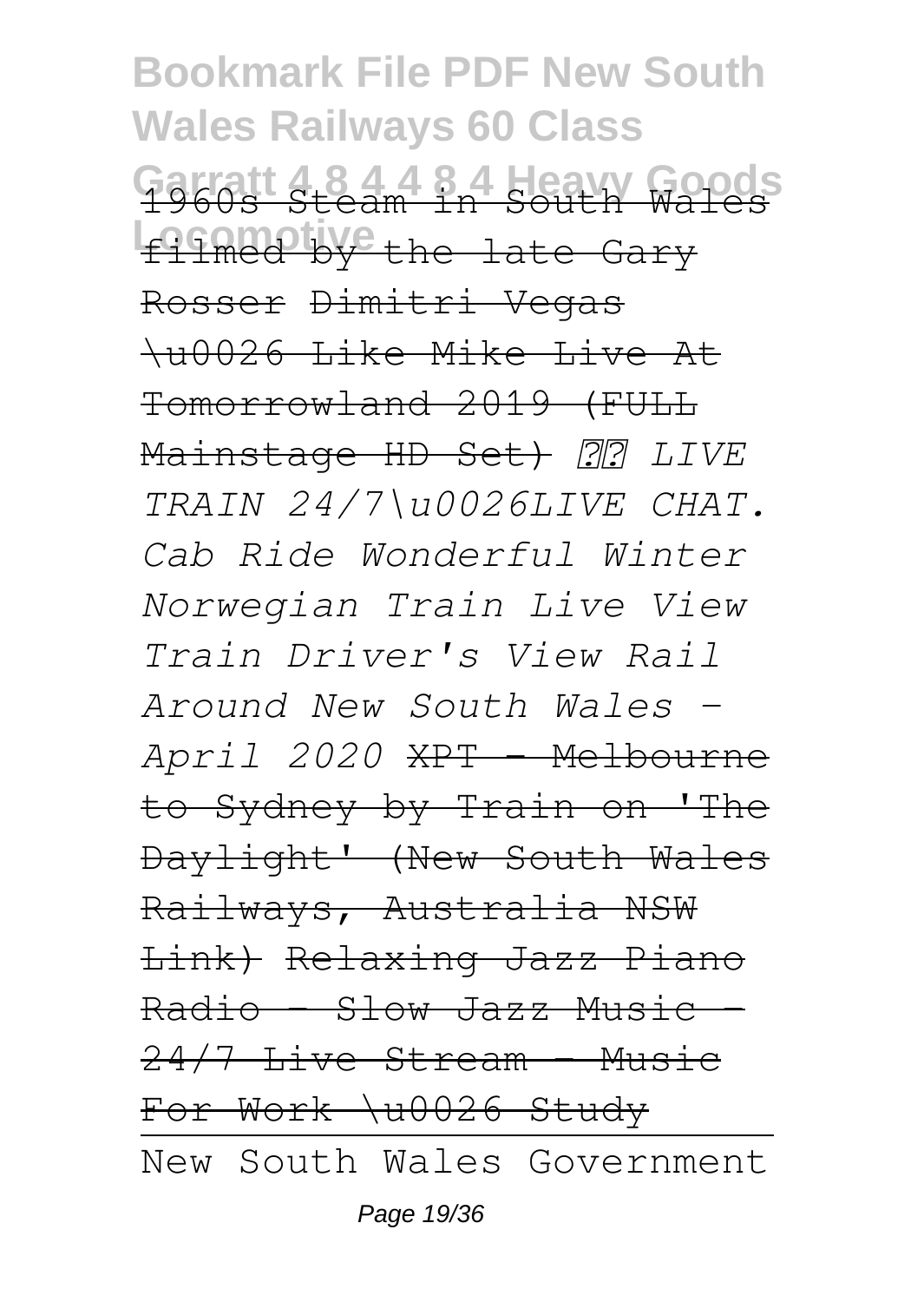**Bookmark File PDF New South Wales Railways 60 Class Garratt 4 8 4 4 8 4 Heavy Goods** Railways 1977Trainspotting with Roger McKenzie: NSW trains 1960s-70s Abandoned Railway Infrastructure in Northern New South Wales Baby Boomers Part 1 Australia 1950 / 60's*Main Southern Railway - New South Wales: Australian Trains* Class 60 Cab Ride Margam to Carmarthen Trains around Southern New South Wales : April 2016 Killing Field: Explosive new allegations of Australian special forces war crimes | Four Corners **60 Minutes... To Change Your Destiny: Part 4: BK**

Page 20/36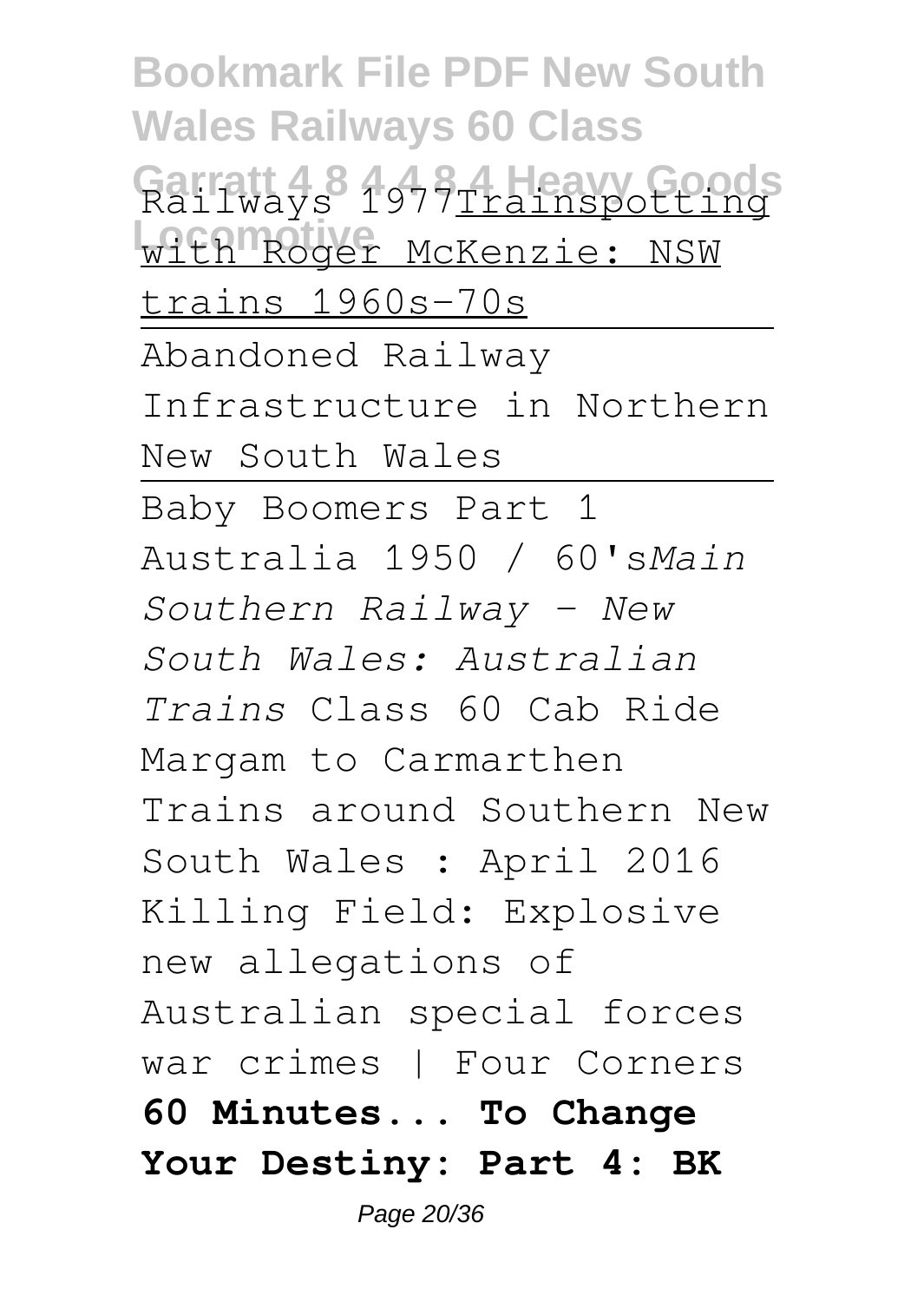**Bookmark File PDF New South Wales Railways 60 Class Garratt 4 8 4 4 8 4 Heavy Goods Shivani at Melbourne Rail Locomotive Around New South Wales September 2017 Trains in New South Wales - West \u0026 South 1990** *America's 60 Greatest Unsolved Mysteries \u0026 Crimes (E5, S1)* **Rail Around New South Wales June 2019 | SPECIAL EDITION - Goulburn 150th** New South Wales Railways  $60$ 

The last withdrawn was the replacement "6042" built in 1968 which operated the final New South Wales Government Railways steam service on 22 February 1973. Just five years old,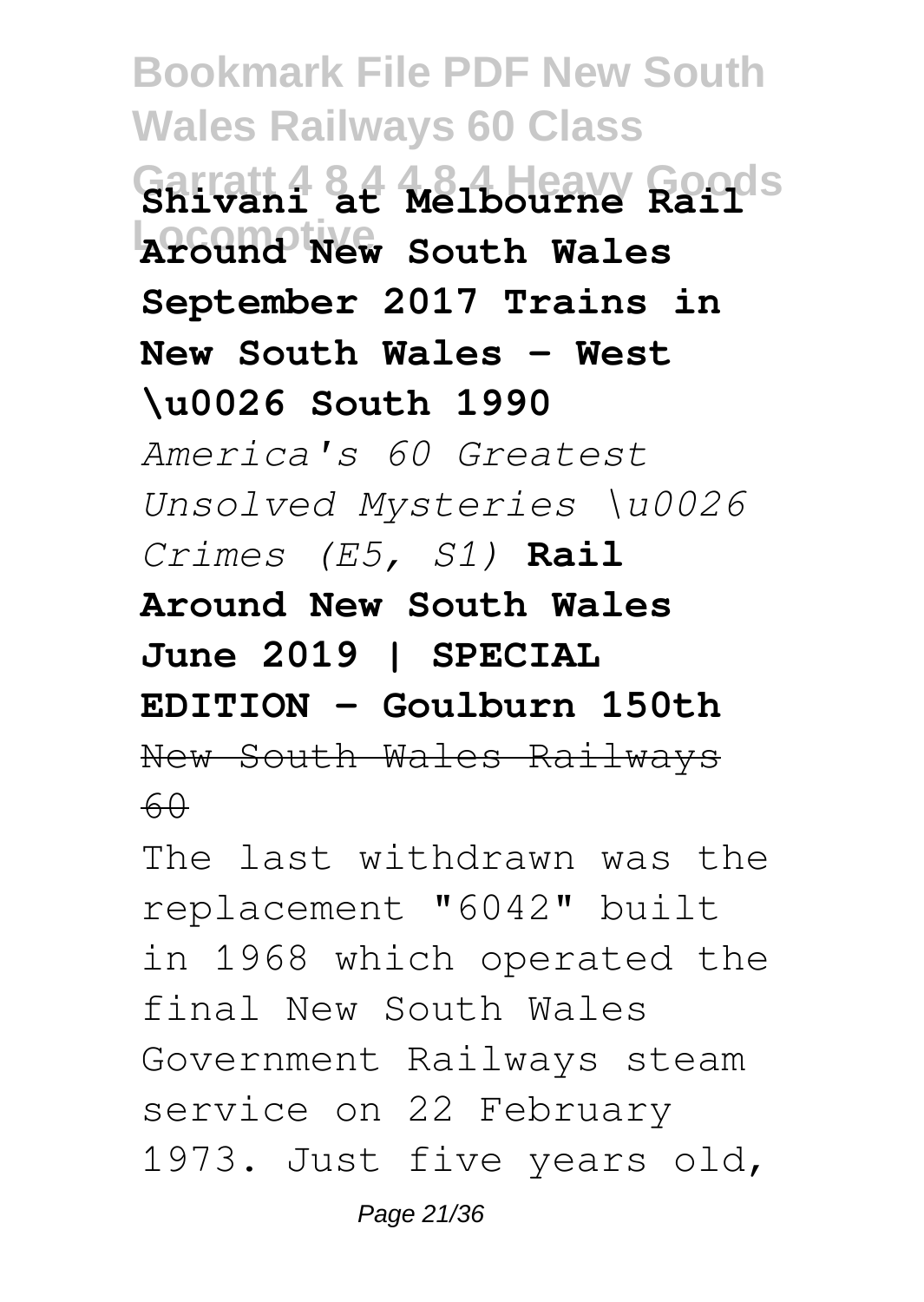**Bookmark File PDF New South Wales Railways 60 Class** Garratt 4 8 4 4 8 4 Heavy Goods choice to work a ceremonial end to steam working for State Government officials on 2 March 1973.

New South Wales AD60 class locomotive - Wikipedia The AD60 class were Beyer-Garratt patent articulated four-cylinder, simple, noncondensing, coal-fired superheated, 4-8-4+4-8-4 heavy goods steam locomotives built by Beyer, Peacock and Company for the New South Wales Government Railways in Australia.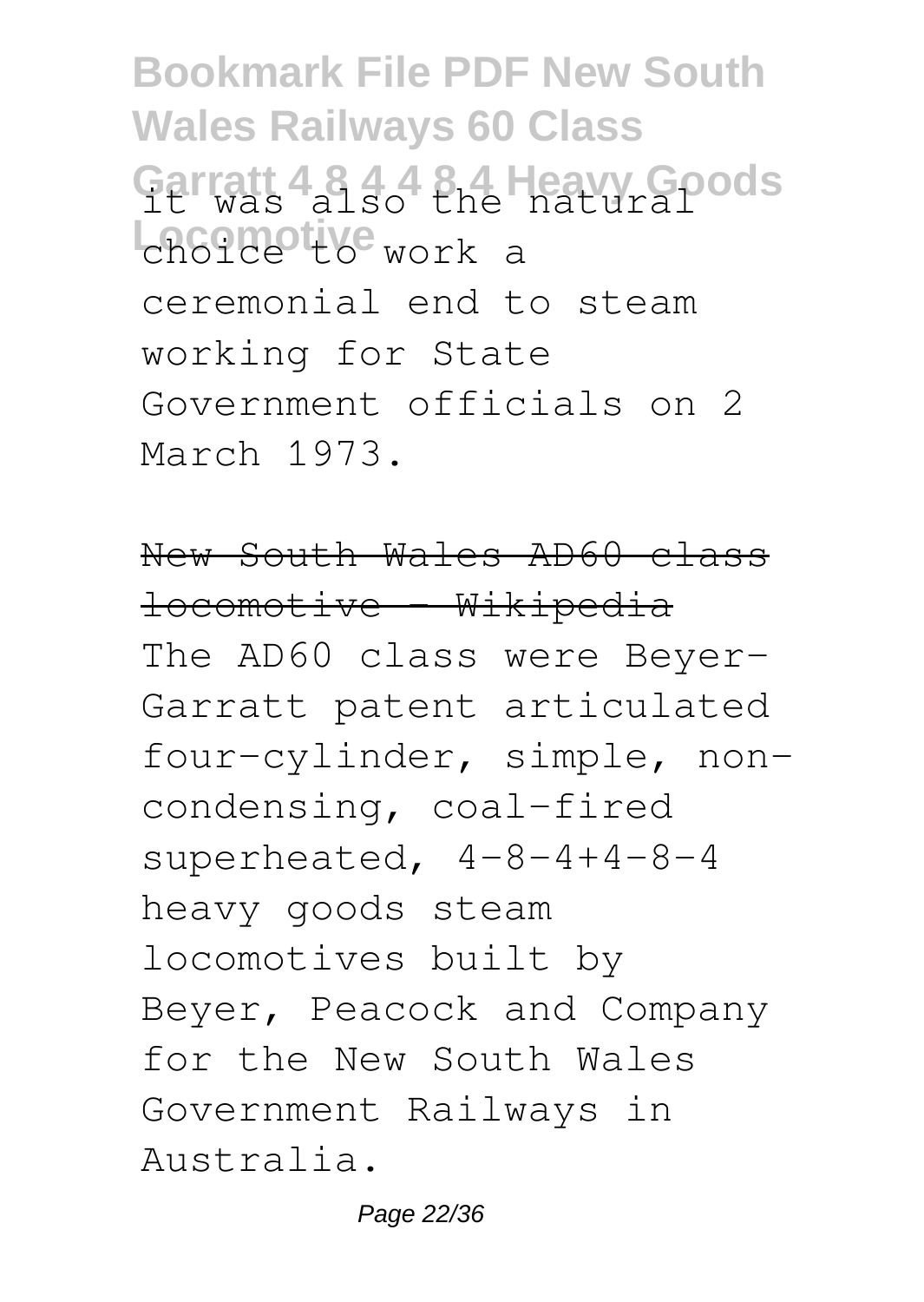**Bookmark File PDF New South Wales Railways 60 Class Garratt 4 8 4 4 8 4 Heavy Goods Locomotive** Wales AD60 class locomotive | Australian

...

The AD60 class were Beyer-Garratt patent articulated four-cylinder, simple, noncondensing, coal-fired superheated, 4-8-4+4-8-4 heavy goods steam locomotives built by Beyer, Peacock and Company for the New South Wales Government Railways in Australia. (en) rdfs:label: NSWGR-Klasse AD60 (de) New South Wales AD60 class locomotive (en) owl:sameAs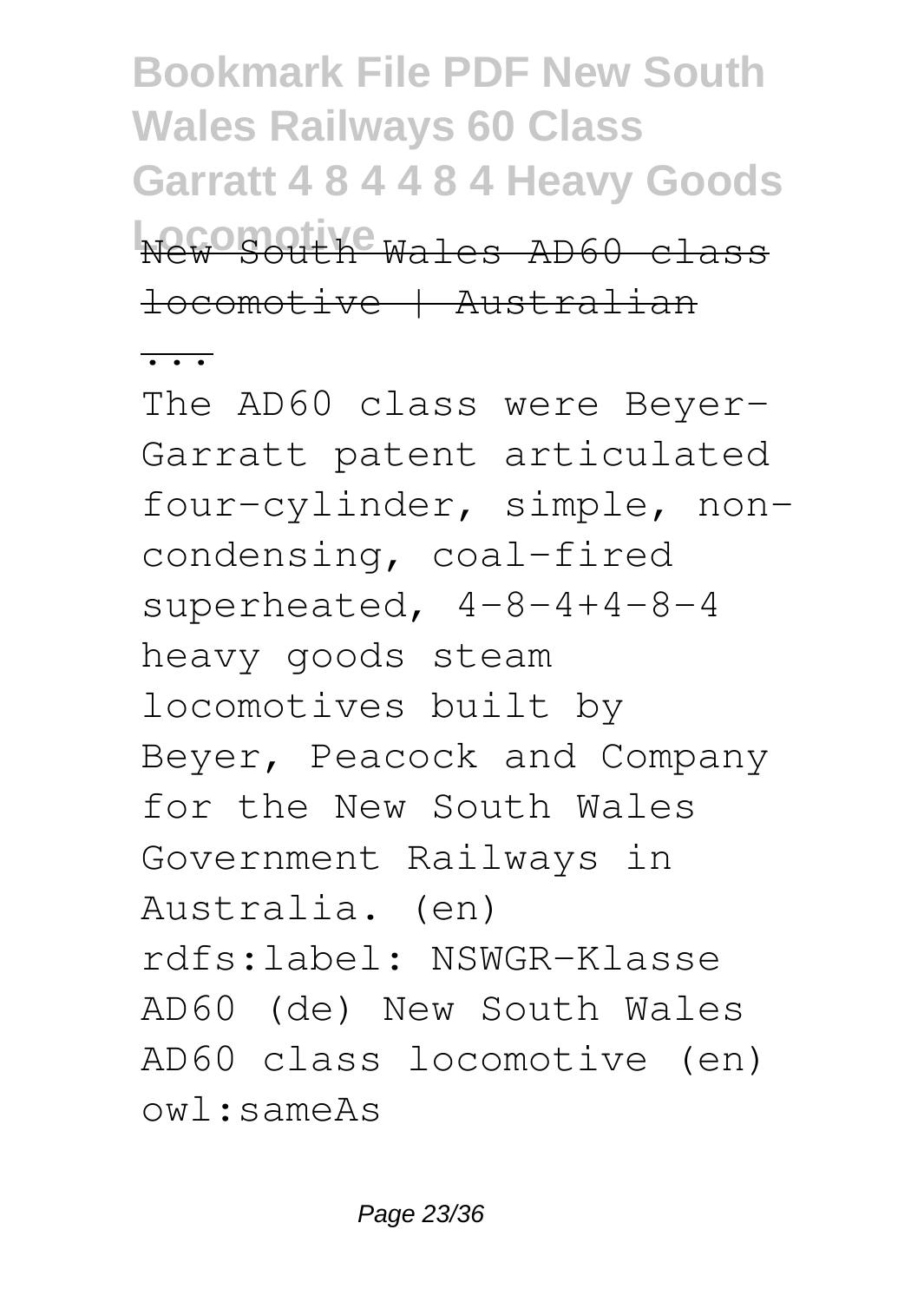**Bookmark File PDF New South Wales Railways 60 Class Garratt 4 8 4 4 8 4 Heavy Goods** About: New South Wales **Locomotive** AD60 class locomotive Apr 10, 2016 - New South Wales Government Railways ; the 'AD 60' class 4-8-4+ 4-8-4 Beyer-Garratt Locomotive.JPG (1600×1071) More information Find this Pin and more on Beyer Garratts by Geoff Abrahams

New South Wales Government Railways ; the 'AD 60'  $class 4 \ldots$ 

.

new south wales railways 60 class garratt 4 8 4 4 8 4 heavy goods locomotive, many people plus will infatuation to buy the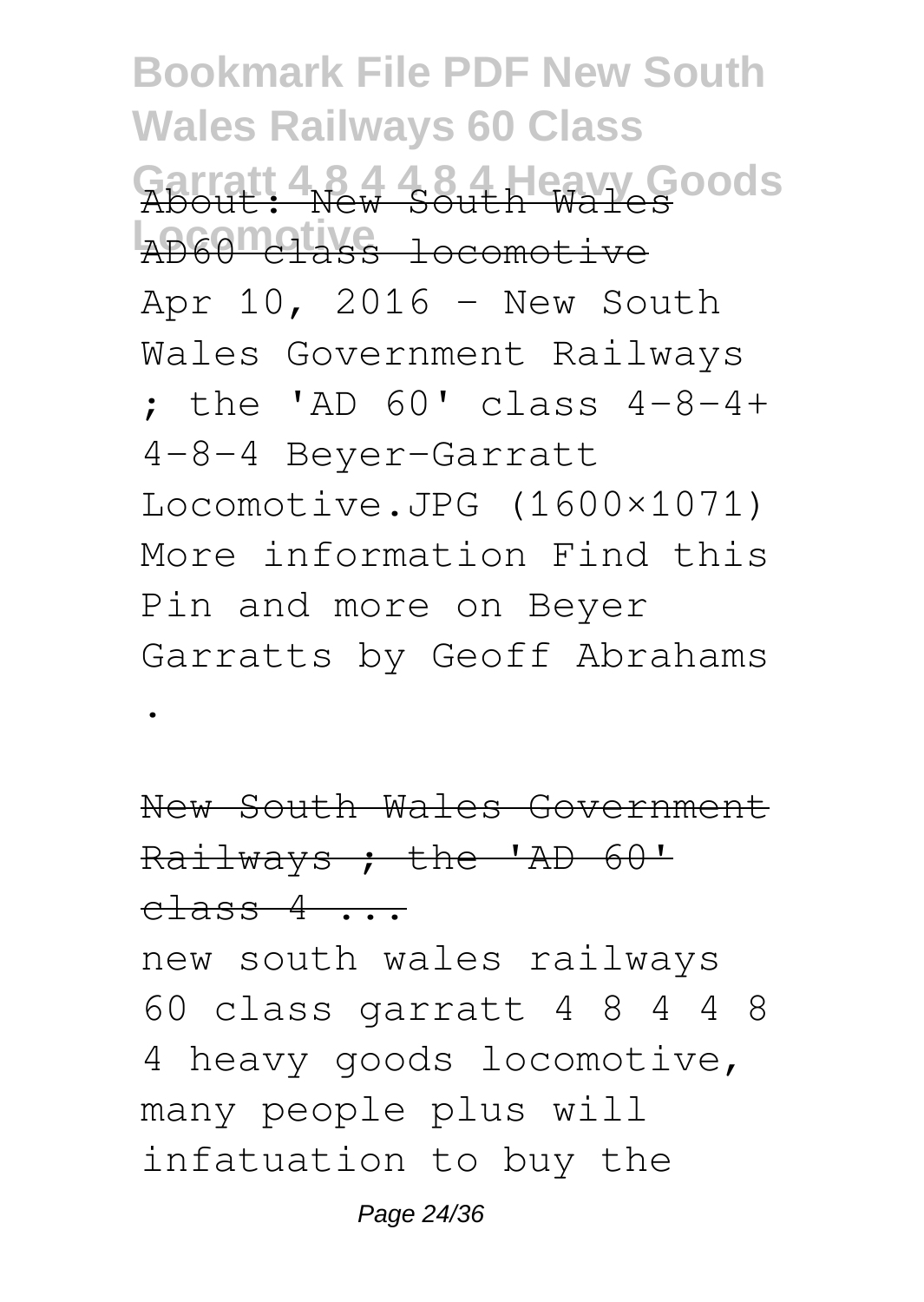**Bookmark File PDF New South Wales Railways 60 Class Garratt 4 8 4 4 8 4 Heavy Goods** scrap book sooner. But, **Locomotive** sometimes it is appropriately far and wide showing off to get the book, even in new country or city. So, to ease you in finding the books that will keep you, we put up to you by providing the lists.

New South Wales Railways 60 Class Garratt 4 8 4 4 8  $4 \cdot \cdot \cdot$ 

New South Wales Railways 60 class Locomotive Profile covers the workings of this steam icon. Reviews. Add to Cart. Customers who bought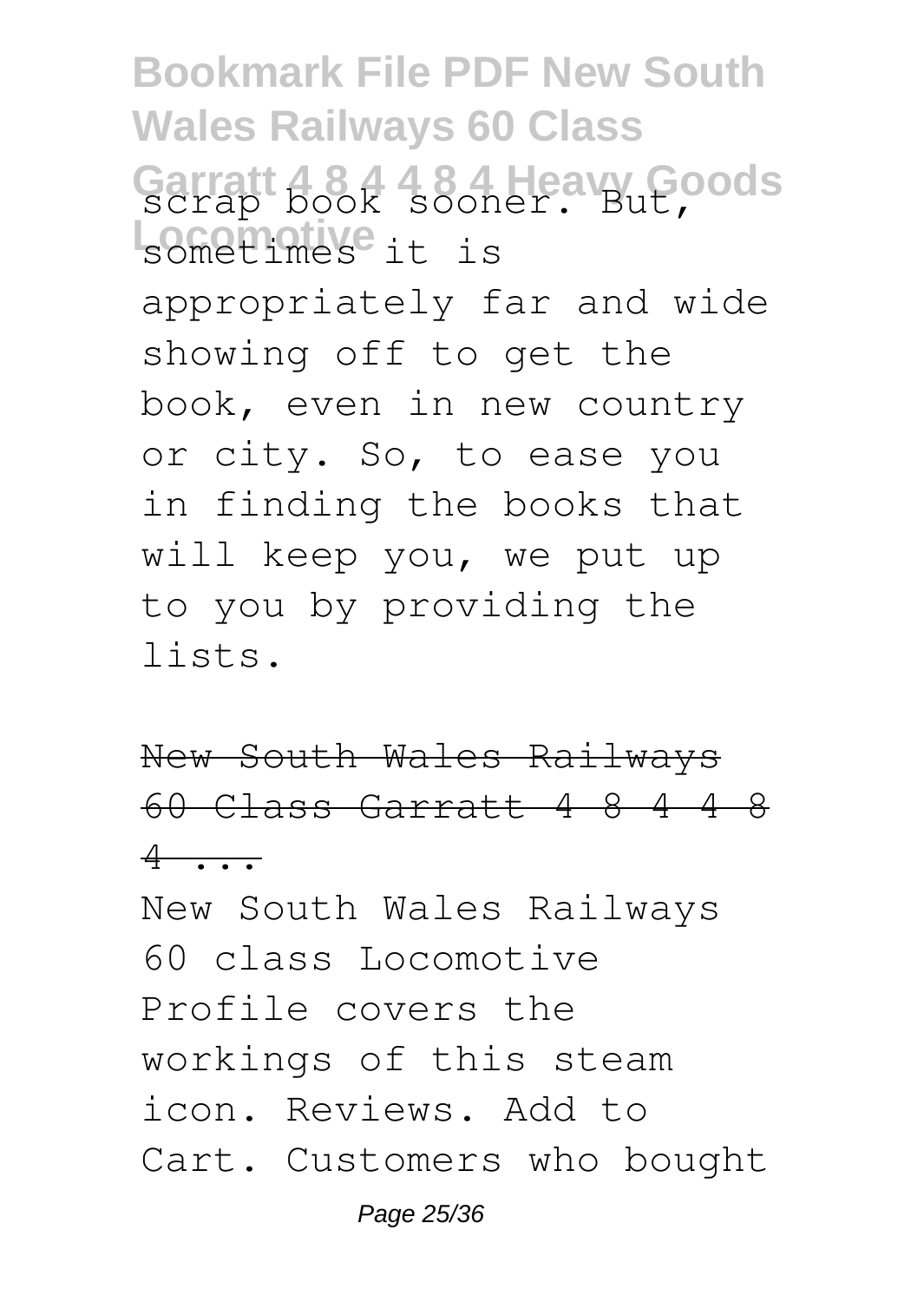**Bookmark File PDF New South Wales Railways 60 Class Garratt 4 8 4 4 8 4 Heavy Goods** this product also purchased. New South Wales Railways "50" Class. Victorian Railways "Y" Class Clyde-E.M.D. New South Wales Railways "42" Class.

New South Wales Railways "60" Class | Train Hobby Online

Description: This map shows cities, towns and railways in New South Wales (NSW).

New South Wales railway map - ontheworldmap Organisation Edit. During the 20th century the

Page 26/36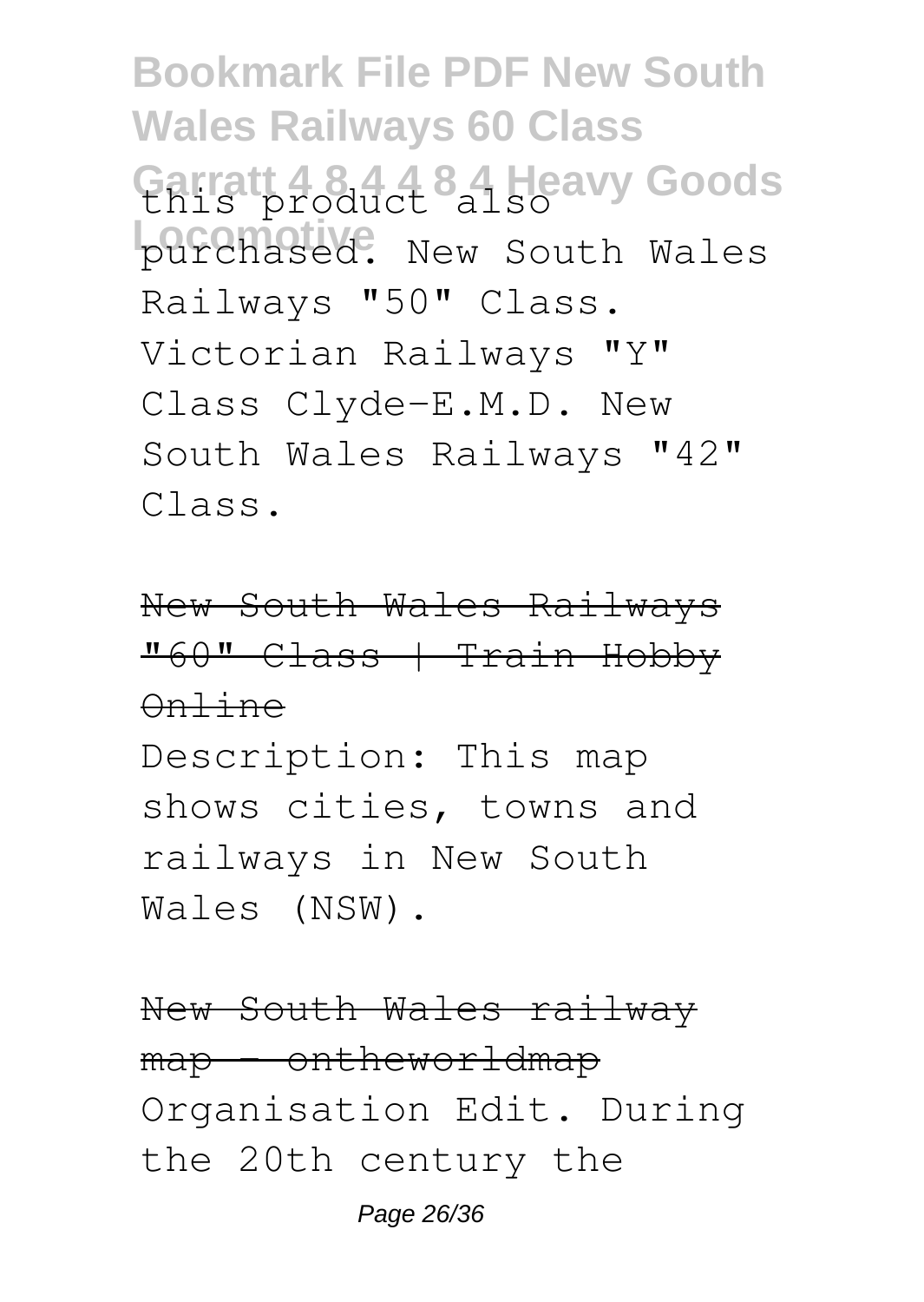**Bookmark File PDF New South Wales Railways 60 Class Garratt 4 8 4 4 8 4 Heavy Goods** railways have always been owned, controlled and maintained by a stateowned entity, which has undergone a number of different minor name changes, including the Department of Railways, New South Wales Railways, New South Wales Government Railways.The name was finally changed to Rail Corporation New South Wales (also known as RailCorp).

Rail transport in New South Wales | NSW Trains Wiki | Fandom The New South Wales

Page 27/36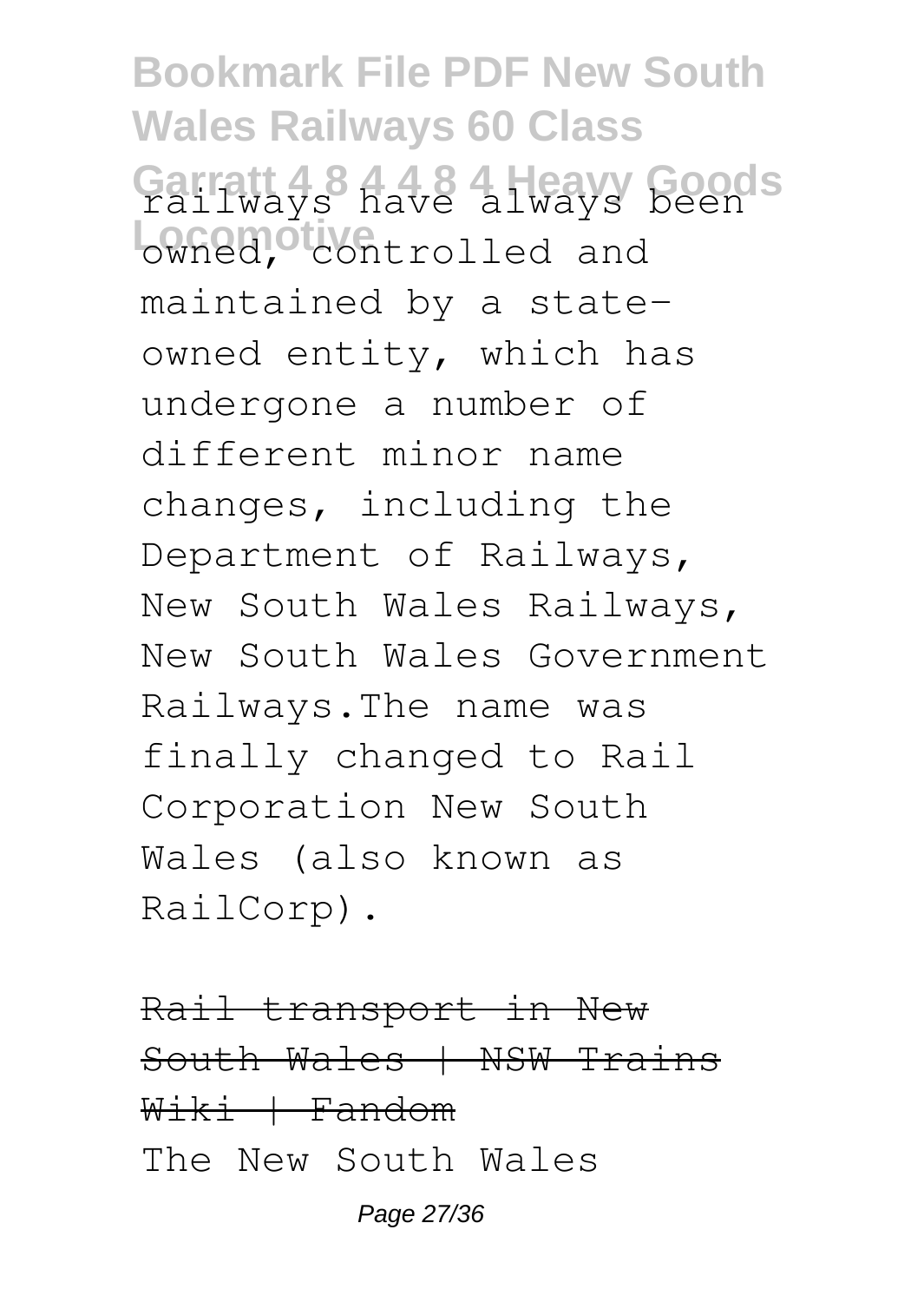**Bookmark File PDF New South Wales Railways 60 Class Garratt 4 8 4 4 8 4 Heavy Goods** Government Railways (NSWGR) was the agency of the Government of New South Wales that administered rail transport in New South Wales, Australia, between 1855 and 1932. Management. The agency was managed by a range of different commission structures between 1857 and 1932, which reported to ...

New South Wales Government Railways - Wikipedia We would like to show you a description here but the site won't allow us.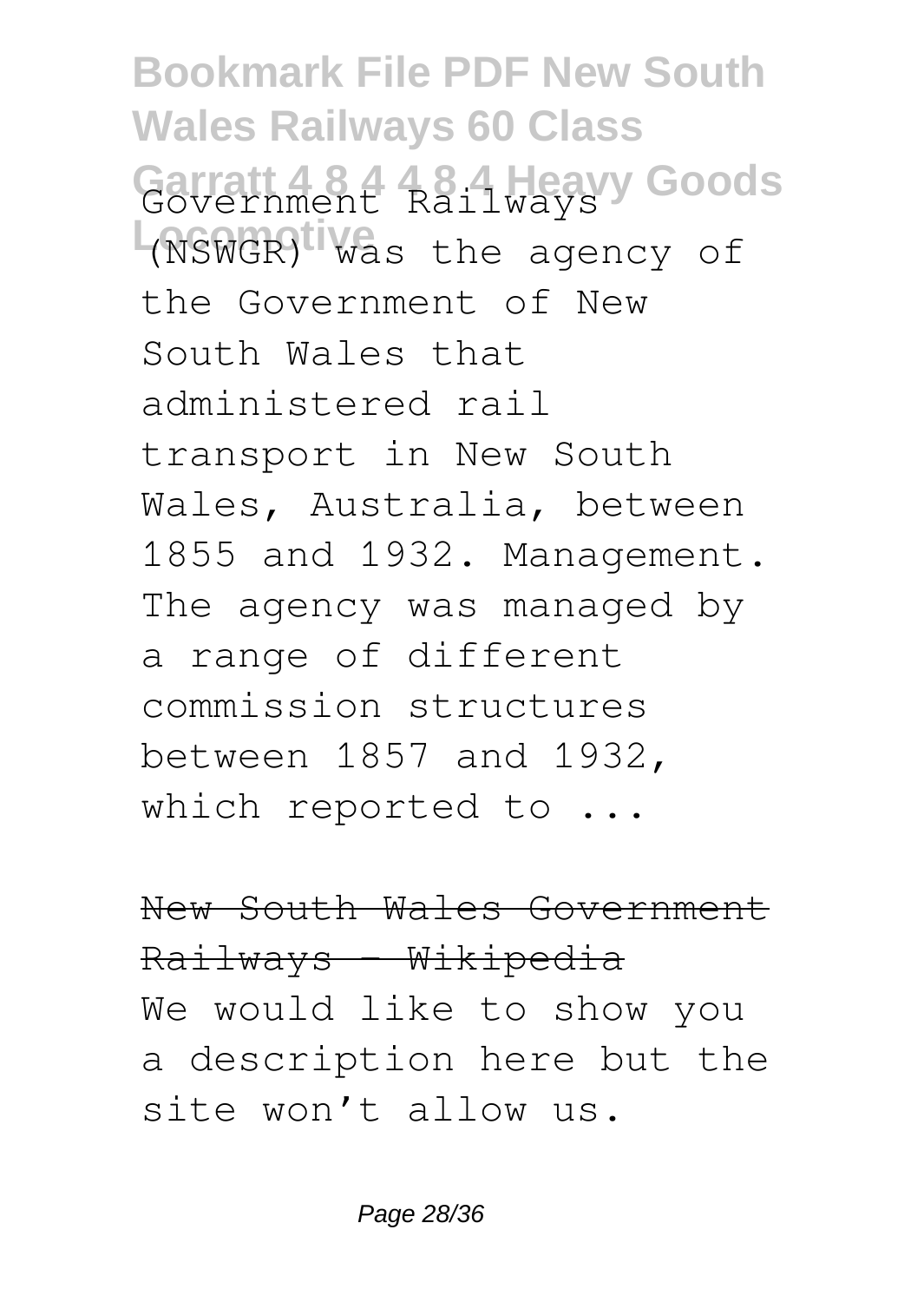**Bookmark File PDF New South Wales Railways 60 Class Garratt 4 8 4 4 8 4 Heavy Goods** NSW TrainLink The Victorian based Association of Railway Enthusiasts, ran a multi day tour to the Central West region of New South Wales. Garratt number 6011 was utilised between Dubbo and Orange via Euchareena and is here seen while pausing at Wellington along the way. (Video below)

Steam Locomotives New South Wales Railways the 1960s New South Wales Railway Fee Stamps. ISSN 1836-0084. This is a 'work Page 29/36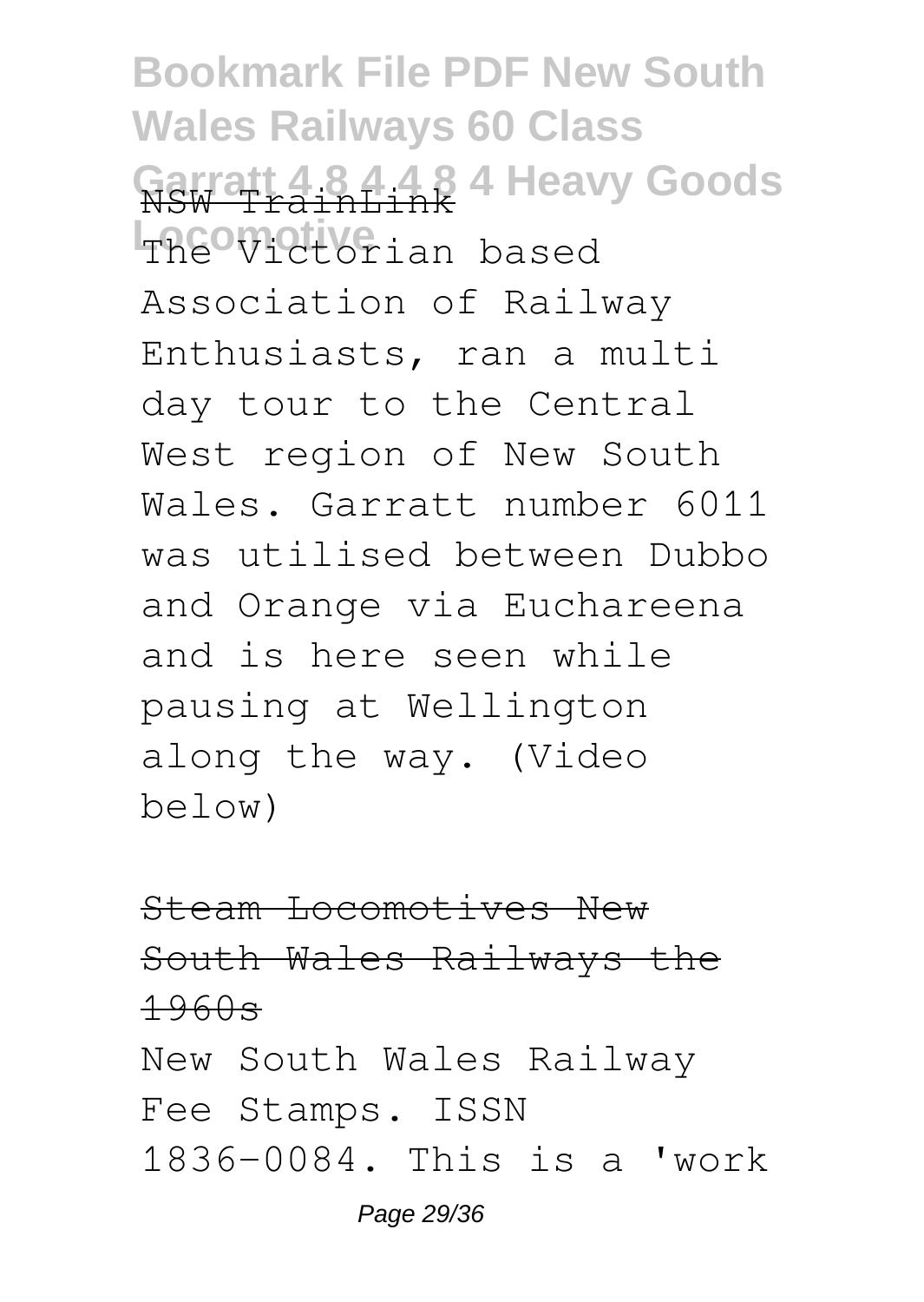**Bookmark File PDF New South Wales Railways 60 Class** Garratt 484484 Heavy Goods **Lecomotive** catalogues to help the collector and dealer alike. This FREE online catalogue is courtesy of Dave Elsmore . This is a Catalogue only. Nothing is for sale from these pages. It is purely to help guide you to better collecting.

New South Wales Railway Parcel Stamp Catalogue The D50 class was a class of 2-8-0 steam locomotives built for the New South Wales Government Railways of Australia. History. The first was delivered in May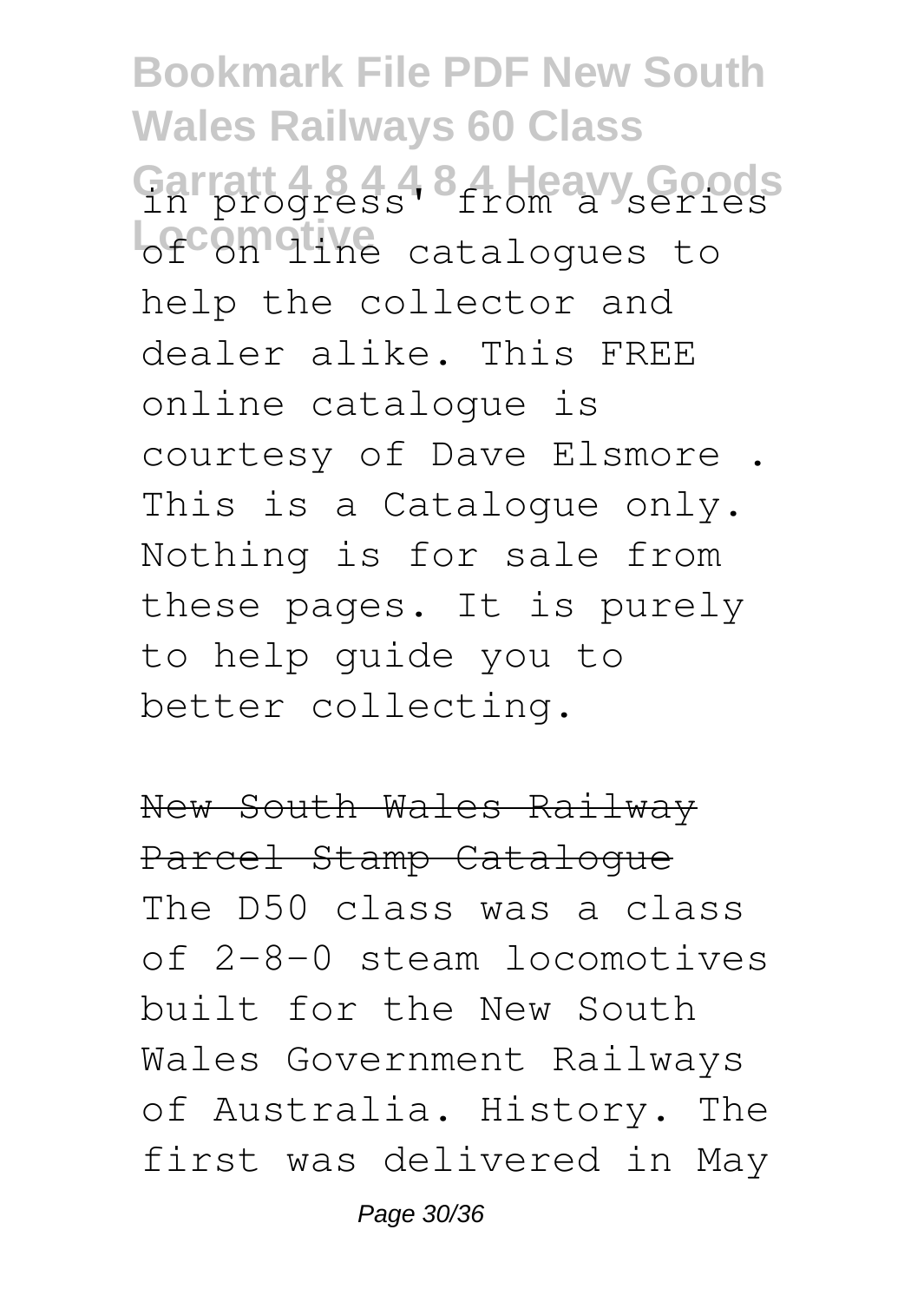**Bookmark File PDF New South Wales Railways 60 Class Garratt 4 8 4 4 8 4 Heavy Goods** 1896 by Beyer, Peacock and **Locomotive** Company with further orders over the next 20 years seeing the class number 280. Their second and third coupled wheel tyres were flangeless to reduce curve friction.

New South Wales D50 class locomotive - Wikipedia New South Wales Government Railway No. 1024 'Newbold' 0-4-0T : Albion Park, New South Wales: Location: Illawarra Light Railway Museum: Status: Dieselized

Steam Locomotive Information

Page 31/36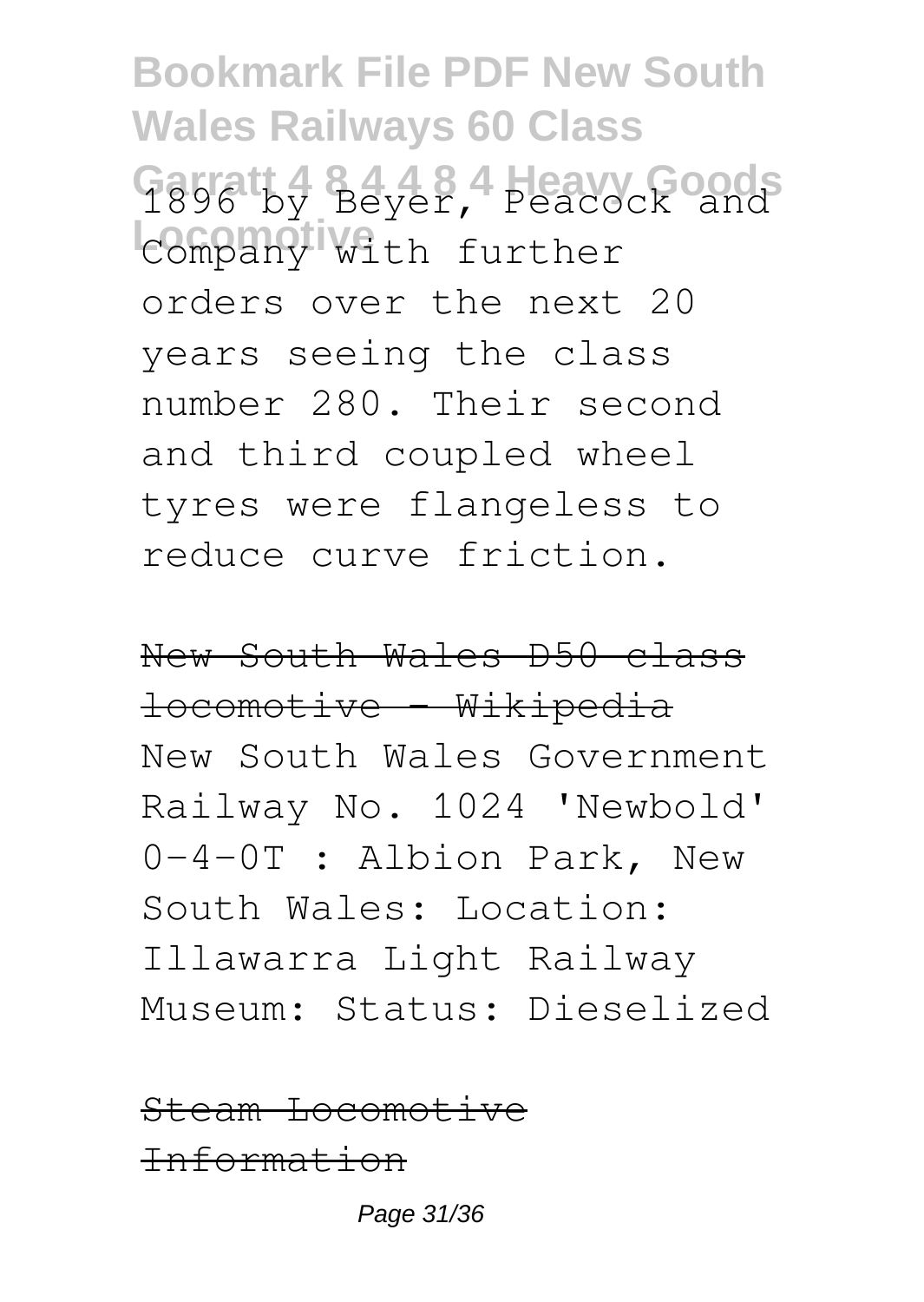**Bookmark File PDF New South Wales Railways 60 Class Garratt 4 8 4 4 8 4 Heavy Goods** Railways In South Wales has<sup>o</sup>3,251<sup>e</sup> members. The South Wales Division of the Western Region. Showcasing this diverse and often overlooked area. To educate , inform and showcase Railways , Locomotives and general interest subjects from 1948 to the present Martin Wiggins Admin ( & Founder) Brian Rolley and Martin Mathers Moderators

Railways In South Wales New South Wales Railway Fee Stamps. ISSN 1836-0084. This is a 'work in progress' from a series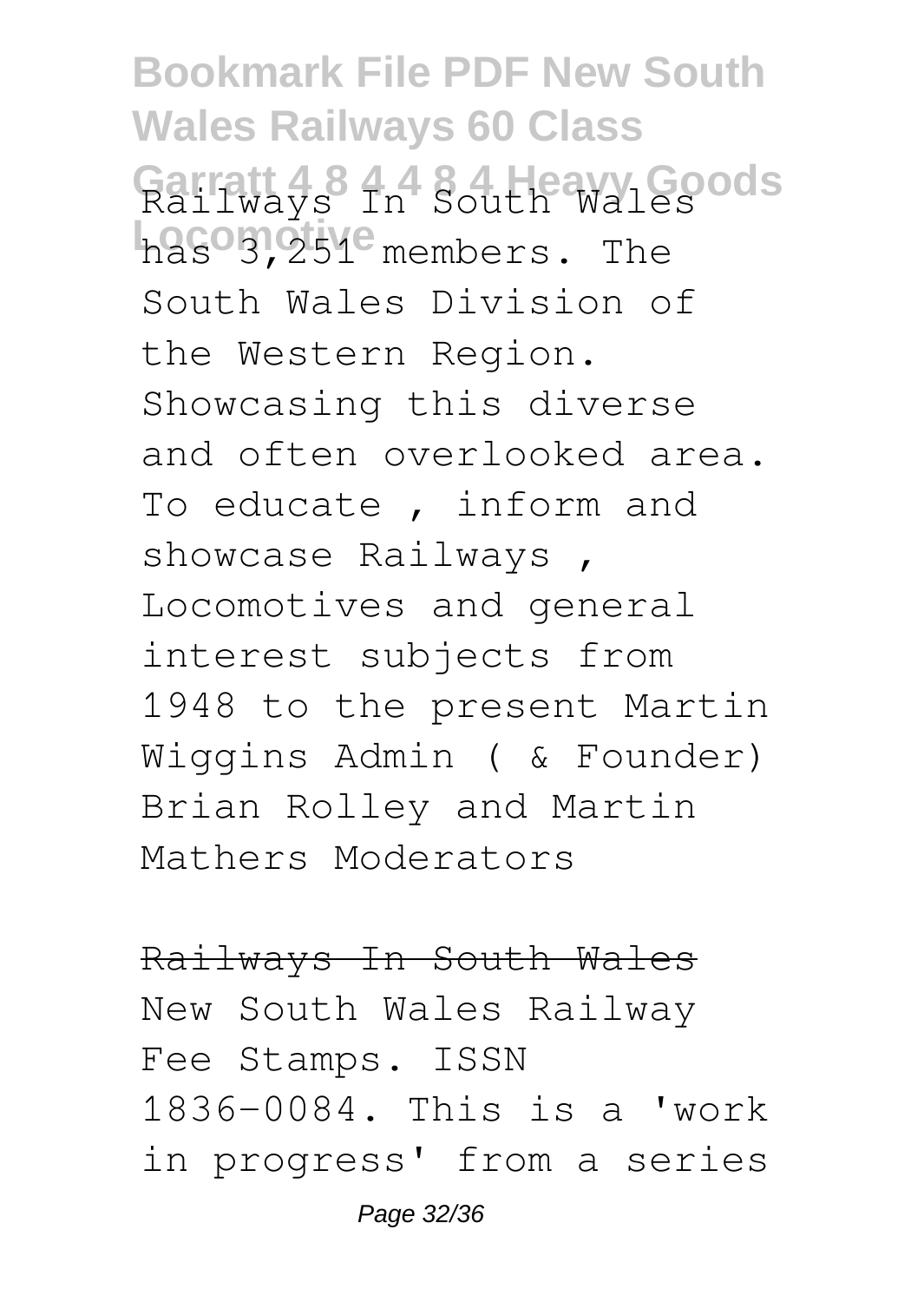**Bookmark File PDF New South Wales Railways 60 Class** Garratt 4.8.4 4.8.4 Heavy Goods help"the collector and dealer alike. This FREE online catalogue is courtesy of Dave Elsmore ... 3d-\$60.00 6d-\$60.00 1/--\$40.00--1914 Watermark Crown/A ...

New South Wales Railway Parcel Stamp Catalogue Rome2rio makes travelling from New South Wales Government Railways and Tramways Roll of Honour to Taree easy. Rome2rio is a door-to-door travel information and booking engine, helping you get to and from any location in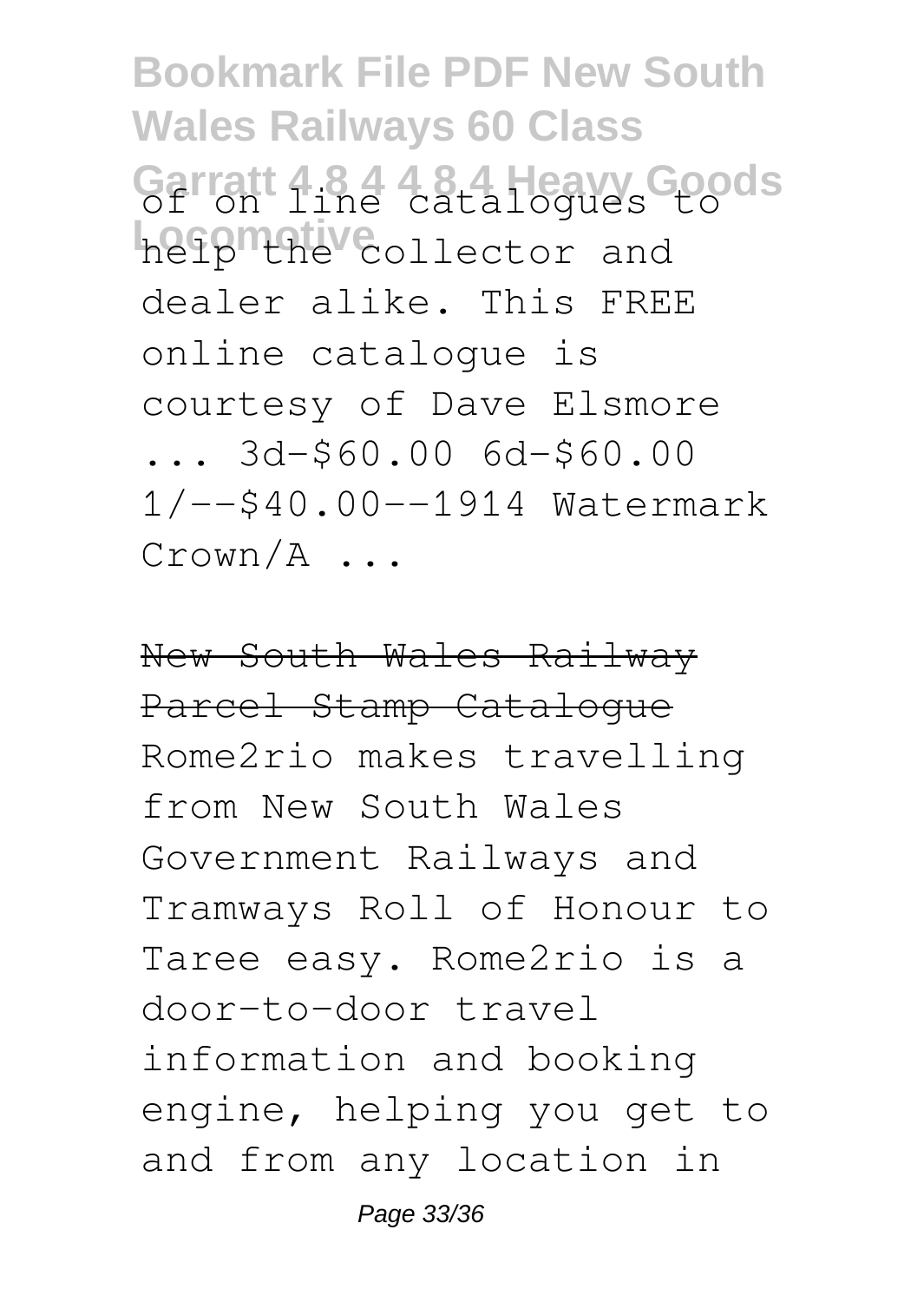**Bookmark File PDF New South Wales Railways 60 Class Garratt 4 8 4 4 8 4 Heavy Goods** the world. **Locomotive**

New South Wales Government Railways and Tramways Roll  $\theta$ f ...

The Main Southern Railway is a major railway in New South Wales, Australia. It runs from Sydney to Albury, near the Victorian border. The line passes through the Southern Highlands, Southern Tablelands, South West Slopes and Riverina regions.

Main Southern railway  $line,$  New South Wales  $+$ Australian ...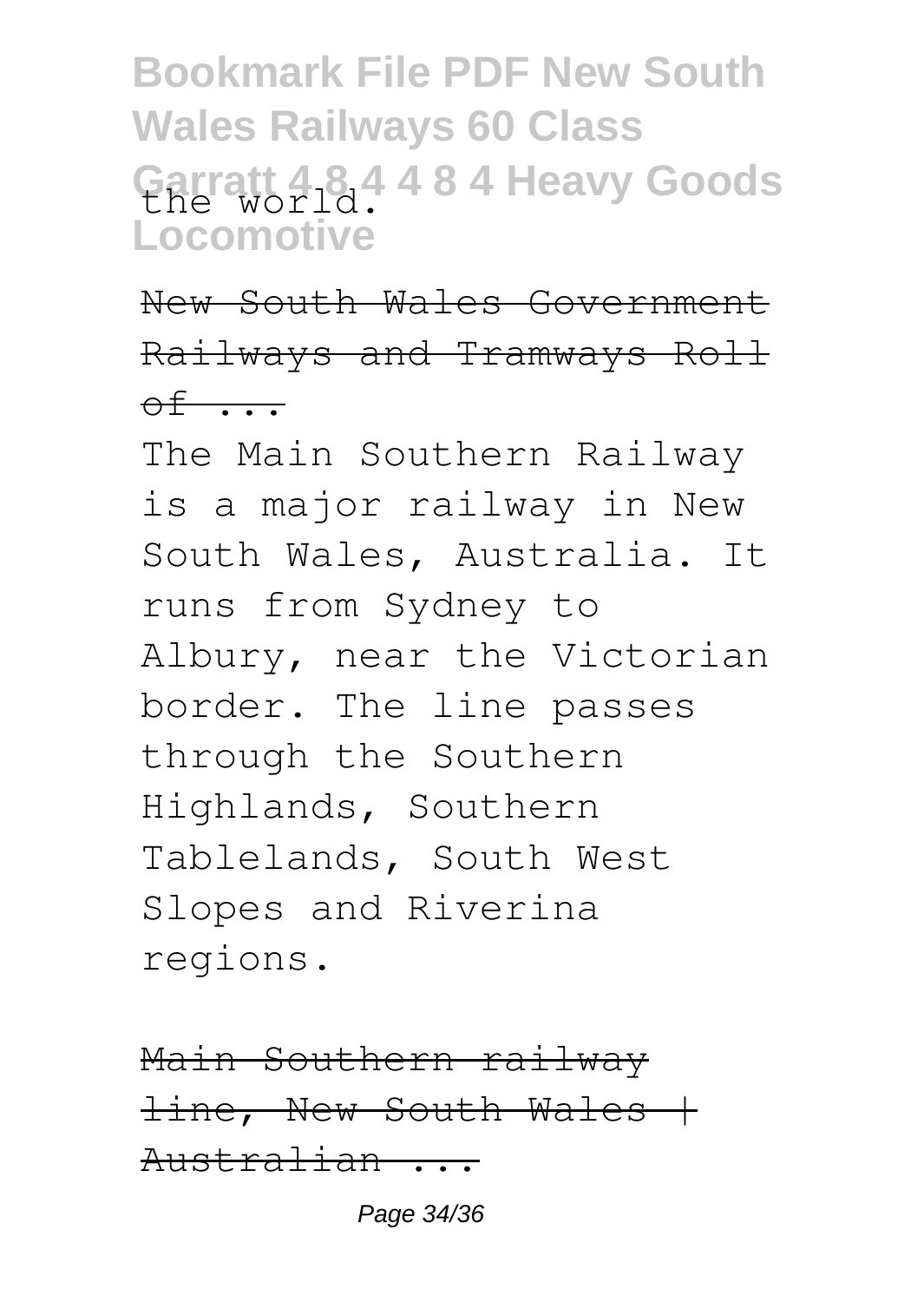**Bookmark File PDF New South Wales Railways 60 Class Garratt 4 8 4 4 8 4 Heavy Goods** The company was taken over by the New South Wales government in 1854, and in 1855 the first railway in the state was opened between Sydney and the present-day Granville (see Rail transport in New South Wales). This railway was extended from Granville to the current Parramatta station and Blacktown in 1860 and Penrith in 1863.

Main Western railway line | NSW Trains Wiki | Fandom Bus tickets from New South Wales Government Railways and Tramways Roll of